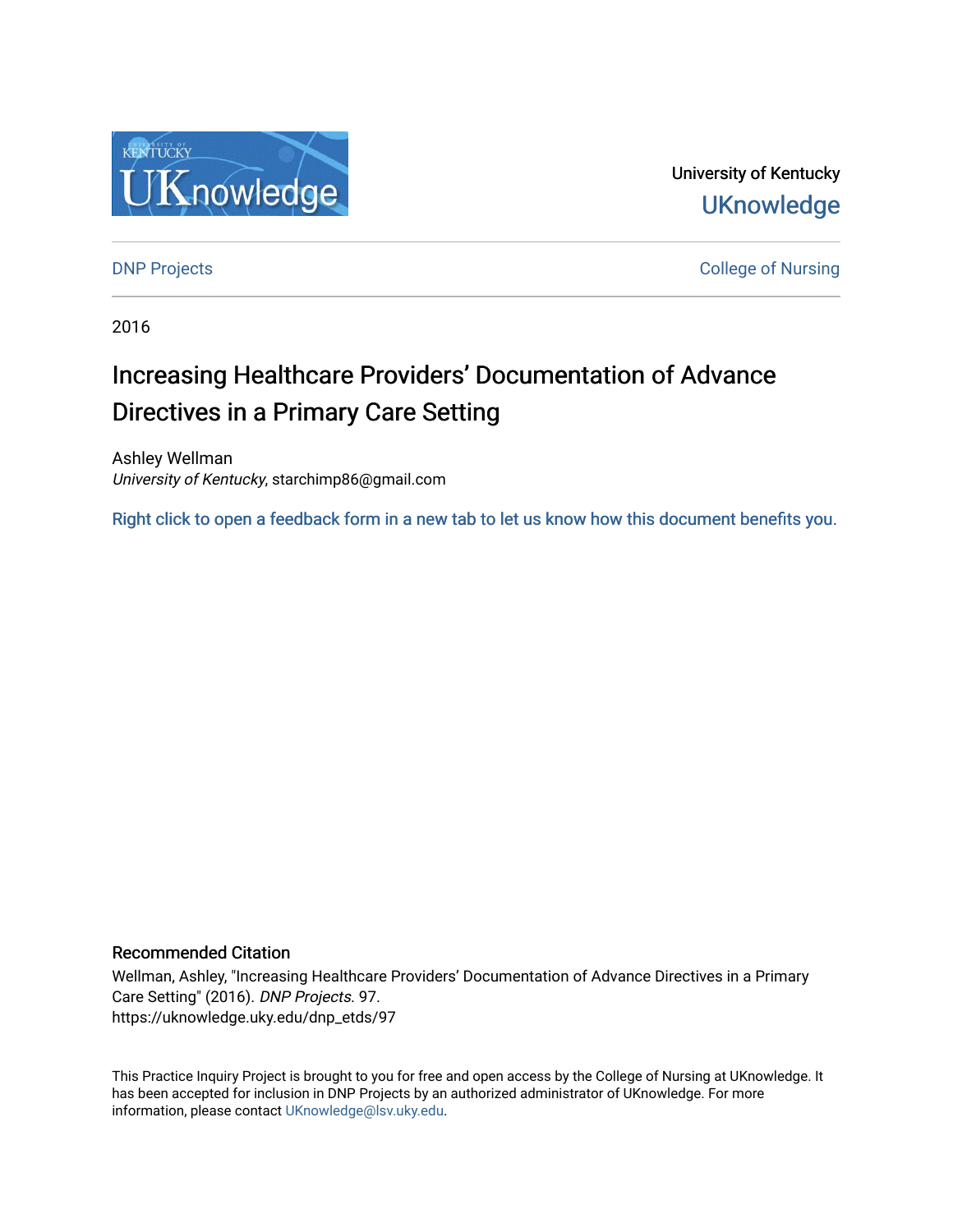### Running Head: INCREASING AD DOCUMENTATION

# Increasing Healthcare Providers' Documentation of Advance Directives in a Primary

Care Setting

Ashley M. Wellman, BSN, RN

University of Kentucky

August 4, 2016

Elizabeth Tovar, PhD, RN, FNP-C- Committee Chair Mollie Aleshire, DNP, MSN, FNP-BC, PPCNP-BC- Committee Member Jacqueline Gibson, MD, FSCP- Clinic Mentor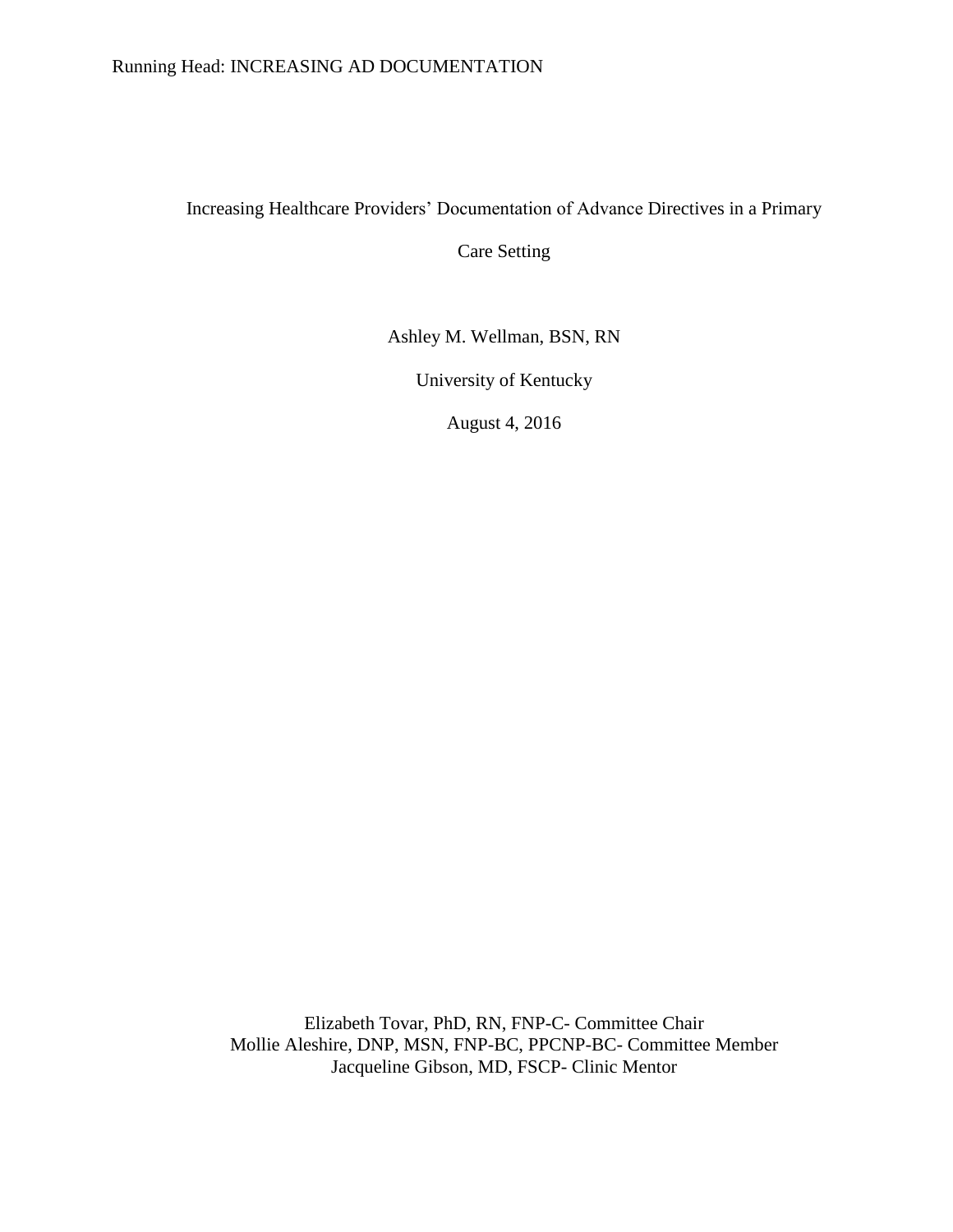# Running Head: INCREASING AD DOCUMENTATION

# Table of Contents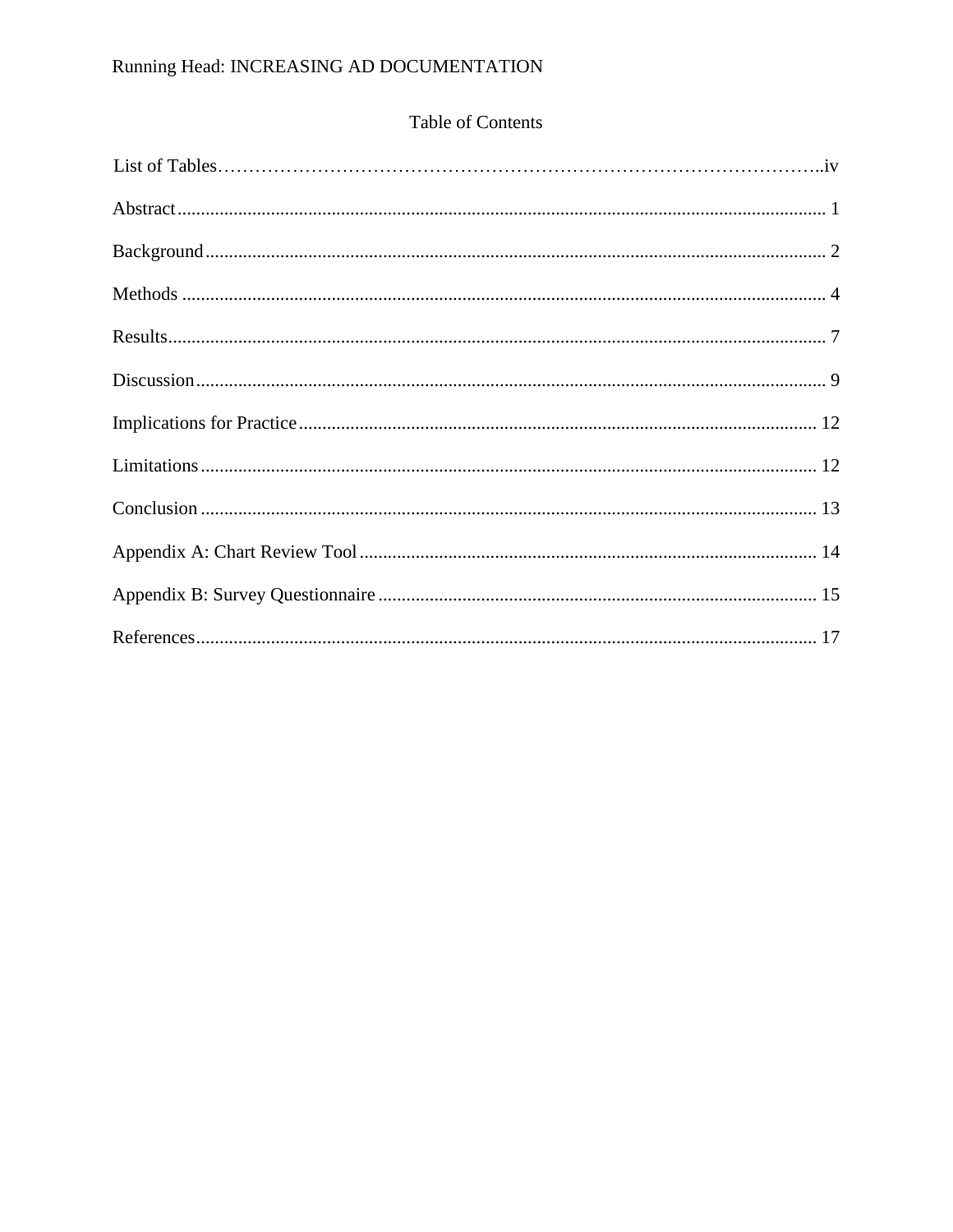# **List of Tables**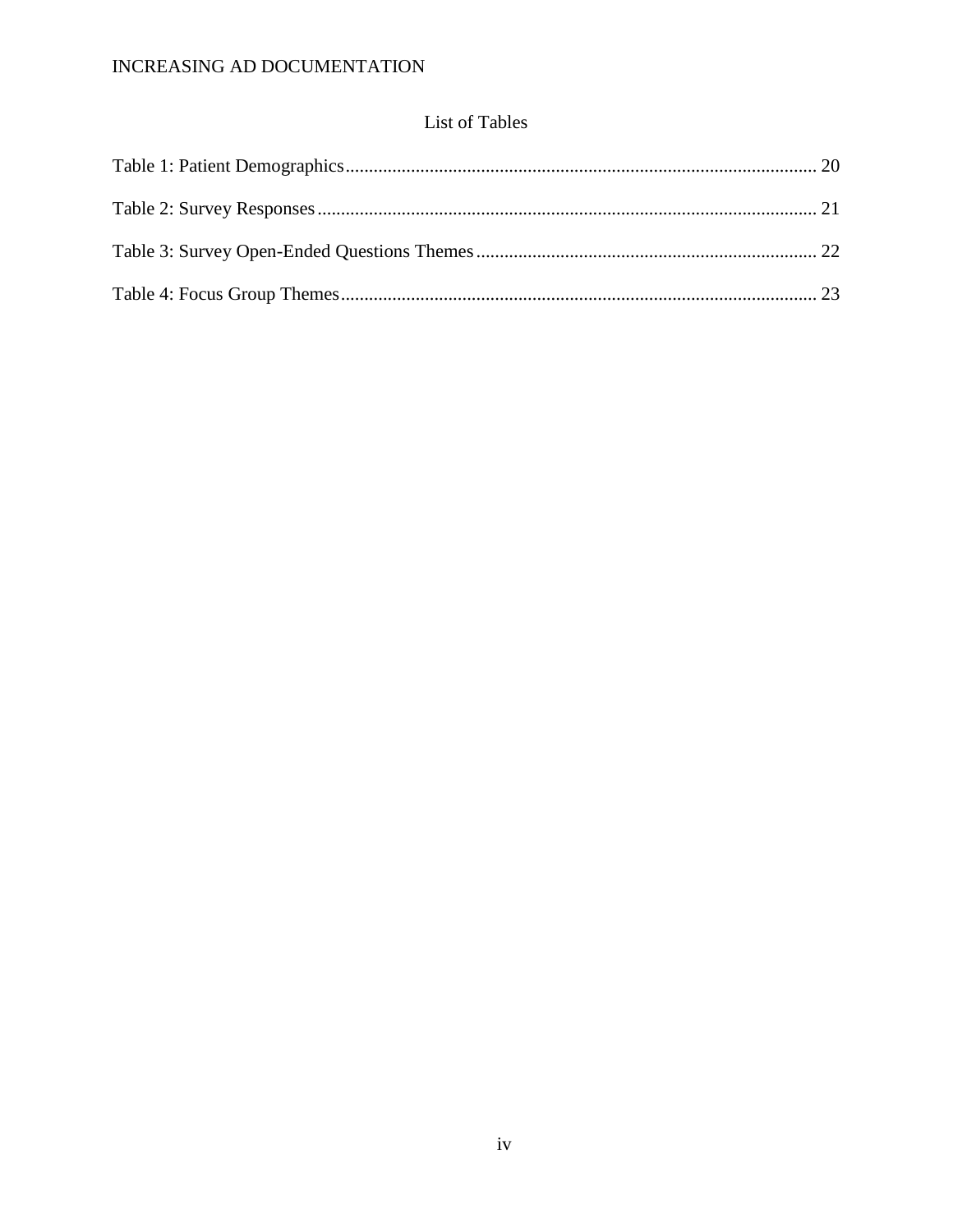#### Abstract

**Background:** Advance directives (ADs) are a proactive, patient-centered tool to facilitate communication about end-of-life wishes between patients, family members, and healthcare providers. Increased importance on ADs is now emphasized in primary care settings; however, findings from recent studies indicate poor documentation of AD discussions or decisions in primary care.

**Purpose:** To assess current AD documentation practices in an internal medicine primary care department and to explore provider perceptions of facilitators and barriers for discussion and documentation of end-of-life preferences.

**Methods:** This descriptive study was conducted in three phases: 1) assessment of current state of AD documentation by retrospective chart review of 150 random charts of patients who presented for routine visits from June 1, 2014 to September 30, 2015; 2) anonymous electronic provider survey assessing provider's facilitators and barriers to discussion and documentation of ADs; and 3) provider focus group exploring facilitators and barriers of AD discussion and documentation and potential solutions to increase AD documentation in clinic.

**Results:** Only two out of 150 charts had AD documentation and both visits were Annual Wellness Visits. Providers' perceived barriers to AD discussion and documentation included time, lack of urgency and difficulty finding a place to document AD discussion. The key facilitator included the option of Annual Wellness Visits for patients 65 years and older.

**Recommendations**: Recommendations to improve AD documentation include three strategies: increase awareness of ADs among providers, utilize a standardized AD patient education tool, and encourage patient participation in Annual Wellness Visits.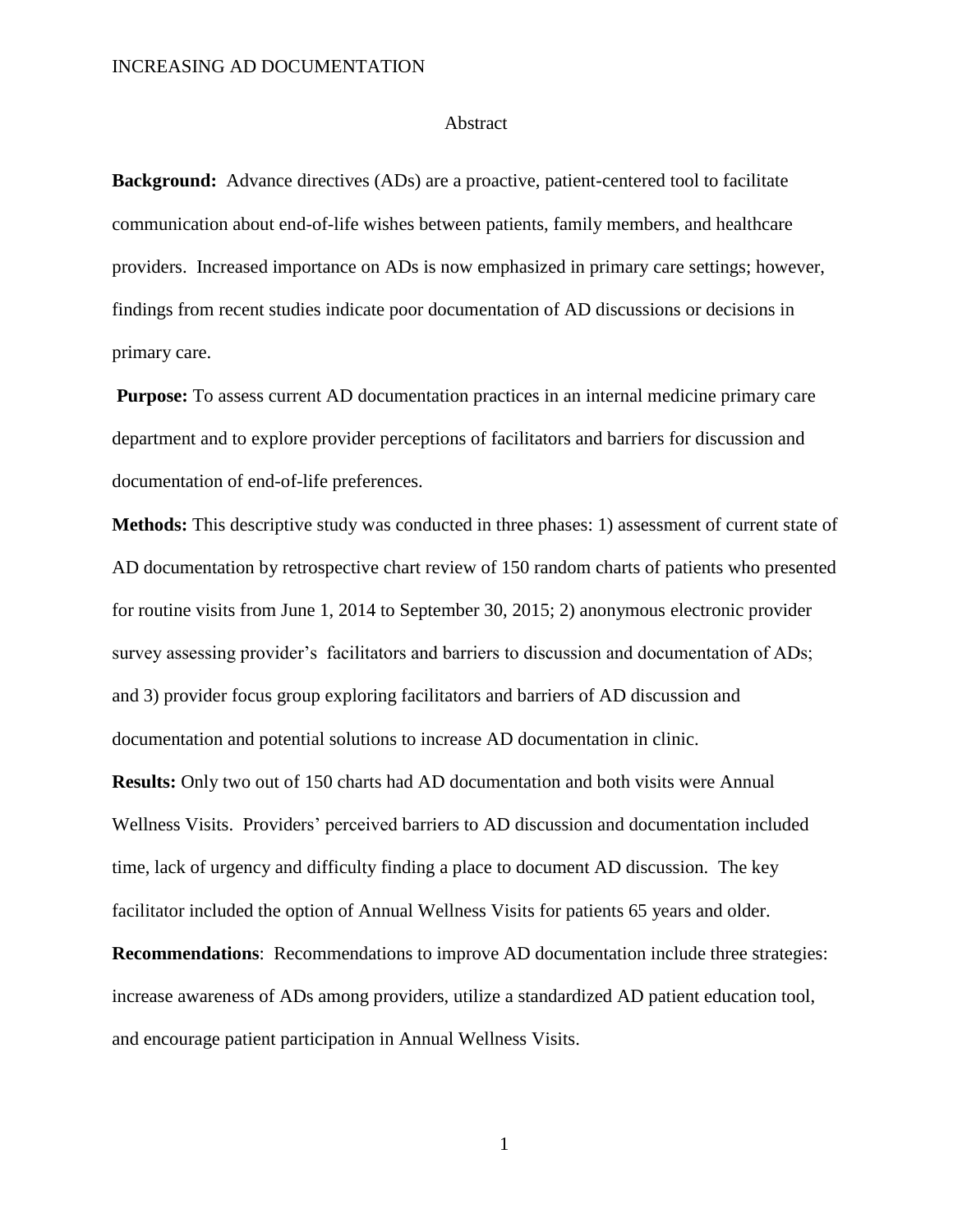# Increasing Healthcare Providers' Documentation of Advance Directives in a Primary Care Setting

An advance directive (AD) is a proactive, legal document specifying end-of-life preferences for patients in situations when they no longer have decision-making capacity (National Quality Forum, 2015; Spoelhof & Elliott, 2012). An AD, which is part of advance care planning for end-of-life care, is a valuable communication tool used by patients, their family members, and the health care team (Spoelhof  $&$  Elliott, 2012). It is comprised of two key components: a living will, in which patients specify treatments desired at the end of life, and a durable power of attorney, also known as a health care surrogate, detailing who makes decisions for the patient who does not have decision-making capacity (Hickman & Pinto, 2014; Spoelhof & Elliott, 2012).

ADs provide patient-centered care by guiding providers and patient-determined surrogates during emergent situations or when the end of life is near (Hickman & Pinto, 2014; Nelson & Nelson, 2014). ADs help to alleviate stress for patients and families and allow patients to maintain their dignity by specifying undesired end-of-life treatments (Hickman & Pinto, 2014; Nelson & Nelson, 2014). ADs have the secondary benefit of decreasing healthcare costs by avoiding unnecessary procedures in acute and ambulatory care settings (Nicholas, Langa, Iwashyna, & Weir, 2011).

The National Quality Forum (NQF), a national organization which drives patient quality and safety standards, placed increased emphasis on AD discussion and documentation in primary care by releasing standards in 2012 for providers to annually discuss ADs with patients 65 years and older (National Quality Forum, 2015). Beginning in 2016, the Centers for Medicare and Medicaid (CMS) will reimburse providers who discuss ADs with patients that have Medicare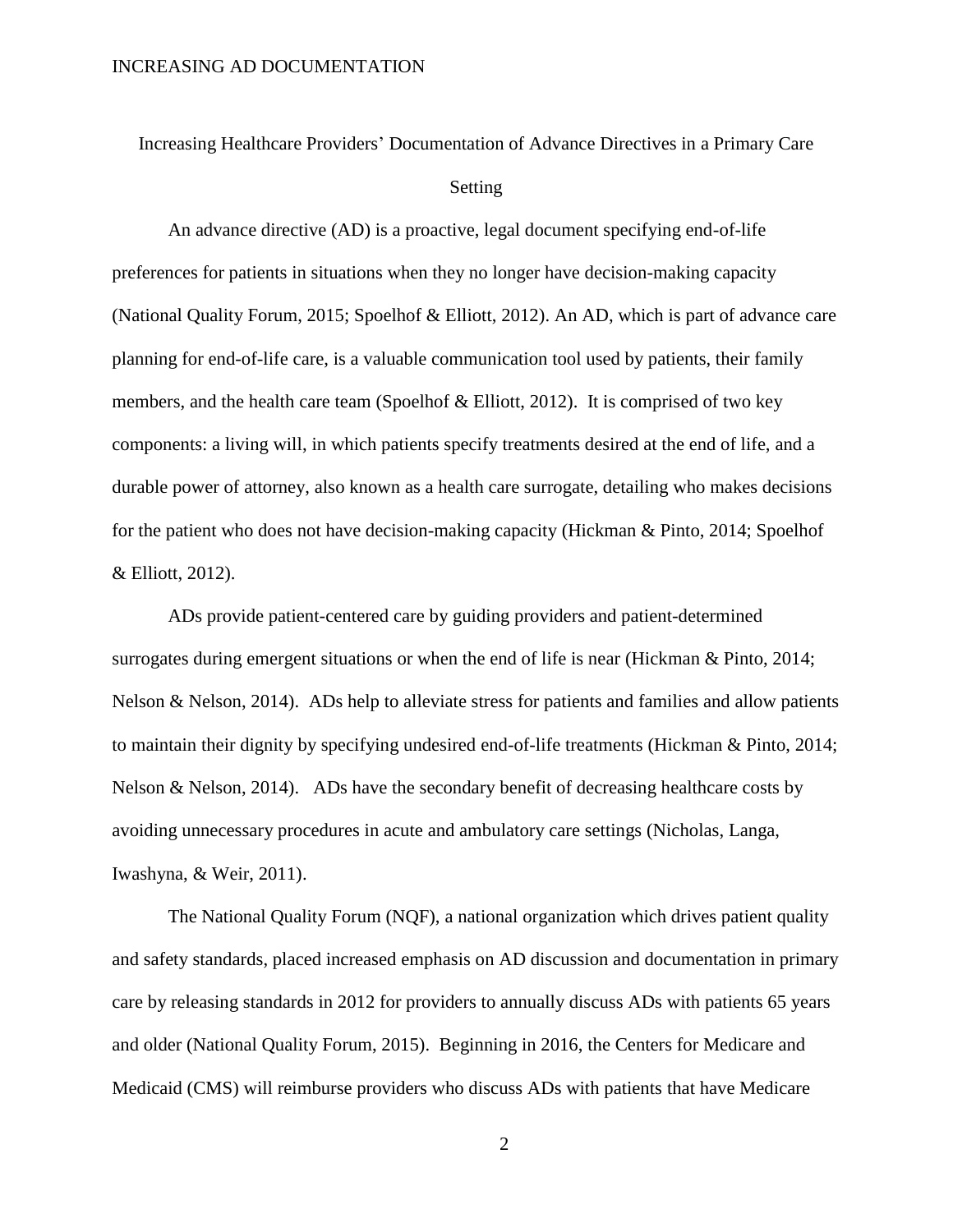parts B and C during Annual Wellness Visits (AWVs) (Centers for Medicare and Medicaid,

2015). The Patient Centered Medical Home certification also includes AD documentation as an optional element (National Committee for Quality Assurance, 2014). These standards provide incentives for providers to discuss ADs in primary care and update a patient's status annually as proactive measures.

Although the NQF recommends that AD discussions occur annually with patients, AD documentation rates in primary care vary from 0% (Hayek et al., 2014) to 44% (Wheatley & Huntington, 2012). Reasons providers are not documenting AD preferences in primary care include perceived lack of comfort with and time for AD discussion (Dube, McCarron, & Nannini, 2015; Snyder, Hazelett, Allen, & Radwany, 2013; Spoelhof & Elliott, 2012), lack of urgency to initiate the discussion (Snyder et al., 2013; Spoelhof & Elliott, 2012), and lack of education about how and when to have the conversation (Snyder et al., 2013).

Because of the impact on a patient's end-of-life care, there is a need to decrease barriers and facilitate discussion and documentation of ADs for patients, particularly for patients 65 years and older who are more likely to have functional limitations and multiple co-morbidities which may limit life-expectancy (Kahana, Dan, Kahana, & Kercher, 2004). The purpose of this study is to identify and describe provider perspectives and current practices regarding AD discussion and documentation in three primary care practices at an academic medical center in the southeastern United States. The specific aims of this investigation are 1) to describe providers' current documentation practices regarding AD discussion and 2) to identify providers' perceived facilitators and barriers to AD discussion and documentation.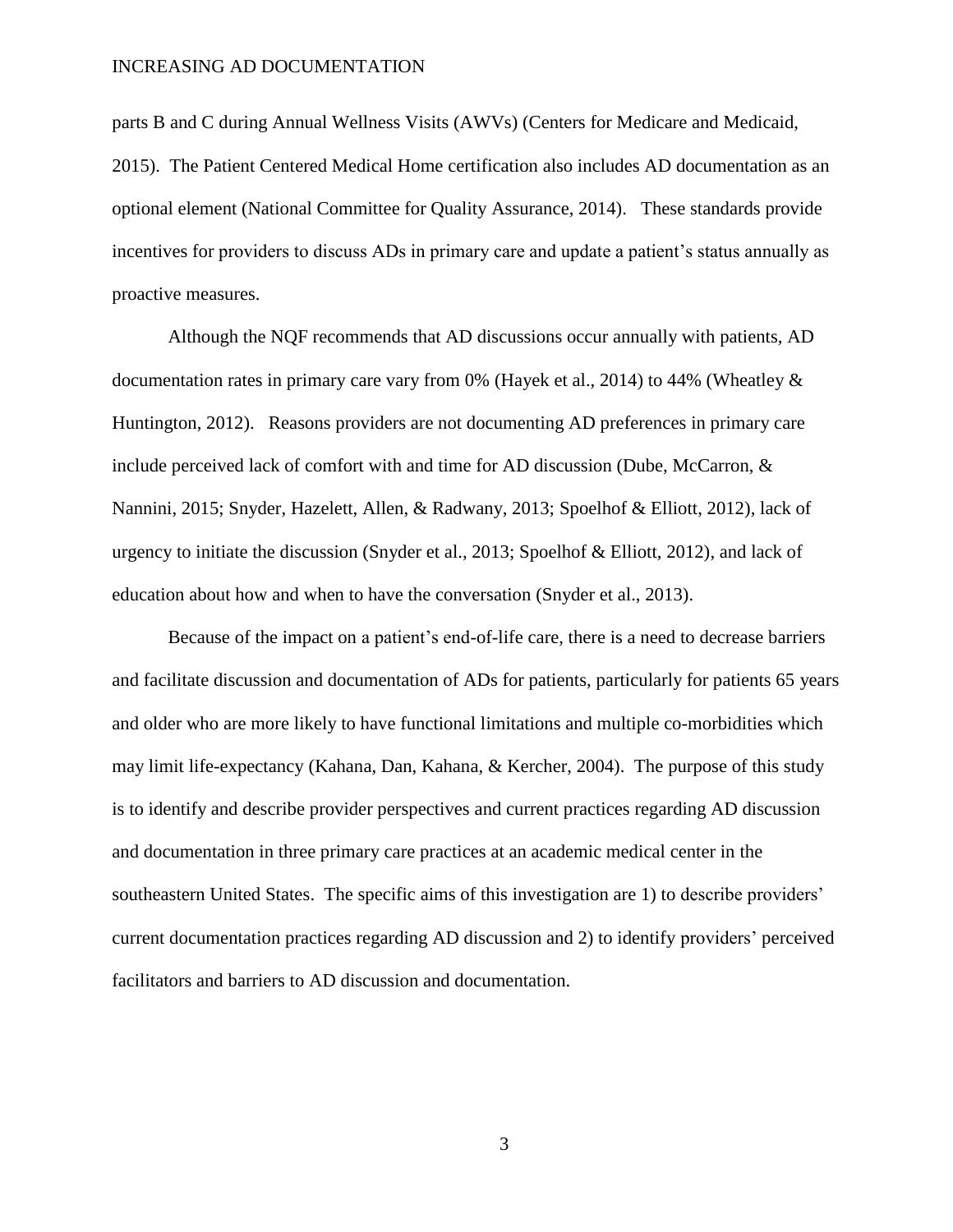#### **Methods**

This descriptive study consists of three parts: a retrospective chart review (phase 1), a provider survey (phase 2), and a provider focus group (phase 3). All phases were conducted by the principle investigator (PI) within three primary care clinics in an academic medical center. Institutional Review Board (IRB) approval was obtained from the University of Kentucky.

### **Phase 1: Retrospective Chart Review**

All patients 65 years and older who presented to the primary care clinics and were billed for routine visits (ICD 9 code V70.0, ICD-10 code Z00.00) from June 1, 2014 to September 30, 2015 were eligible to be included in this study. A sample size of 150 charts was chosen to ensure that the maximum margin of error for the estimate of AD documentation was less than 10%, which for this study was 8%. Data analysts from the academic medical center provided 1080 unique medical record numbers from the primary care clinics to the PI, of which 150 (13.8%) charts, 50 from each clinic, were randomly chosen for review.

A chart audit tool (Appendix A) was created for this study by the PI. Data obtained from the medical records included age, gender, race, primary insurance type, previous AD documentation, AD documentation during the current routine visit, and AD education provided during the current visit. There are two possible locations of AD documentation in the current electronic medical record (EMR) template: one is the patient information/demographic section and the other is in the patient counseling section within the provider note.

If a patient had more than one wellness visit during the specified time frame, the most recent visit was used for the audit tool, although other patient visits that met the criteria were scanned for previous AD documentation. If a patient did not have a routine wellness visit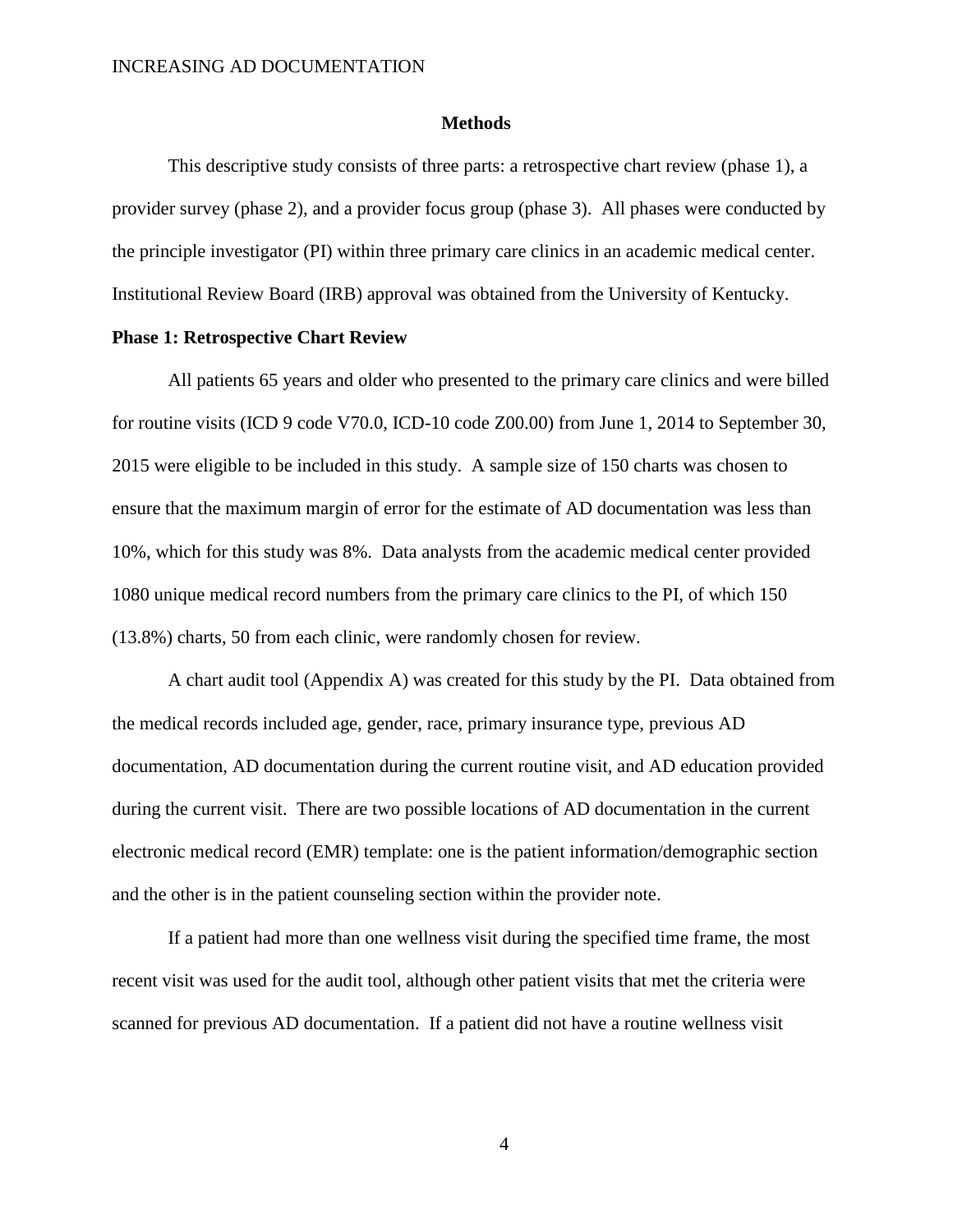specifically labeled during the chart review time frame, then the PI reviewed all visits that met the time-frame criteria and reviewed for AD documentation.

After data from the 150 charts was compiled, it was entered into Statistical Package for the Social Sciences (SPSS) version 22 (SPSS Inc., 2013) for analysis. The chi-squared test of association was used to determine the differences in patient demographics between the three clinics. Analysis of variance (ANOVA) was conducted to determine the differences in patients' ages between clinics. Frequencies determined the number of ADs previously documented, AD documentation during the current visit, and AD education provided during the current visit.

#### **Phase 2: Provider Survey**

All providers within the department who treat patients 65 years and older  $(N=28)$  were invited to participate in the survey and the focus group. Only internal medicine providers such as Physician Assistants (PAs), Nurse Practitioners (NPs), or non-resident physicians—Doctors of Medicine (MDs) or Doctors of Osteopathic Medicine (DOs)—were included in the survey. The PI initially contacted the providers during a routine faculty meeting to introduce the project and invite providers to participate and support the project. Providers were sent an e-mail with the consent documents and a link to the survey in REDCap, which is a secure web-based survey tool (Harris et al., 2009). Each survey contained a cover letter stating that voluntary completion of the survey indicates consent. Providers were given two weeks to complete the survey, and one reminder was sent via e-mail after the first week. All responses were anonymous.

The AD survey used in this study was adapted from a survey developed by Snyder and colleagues (Snyder et al., 2013) for a study of internal and family medicine MDs and DOs practicing within primary care practices in Ohio. The original survey had 29 questions and included items related to primary care knowledge, attitudes, experiences, utilization of advance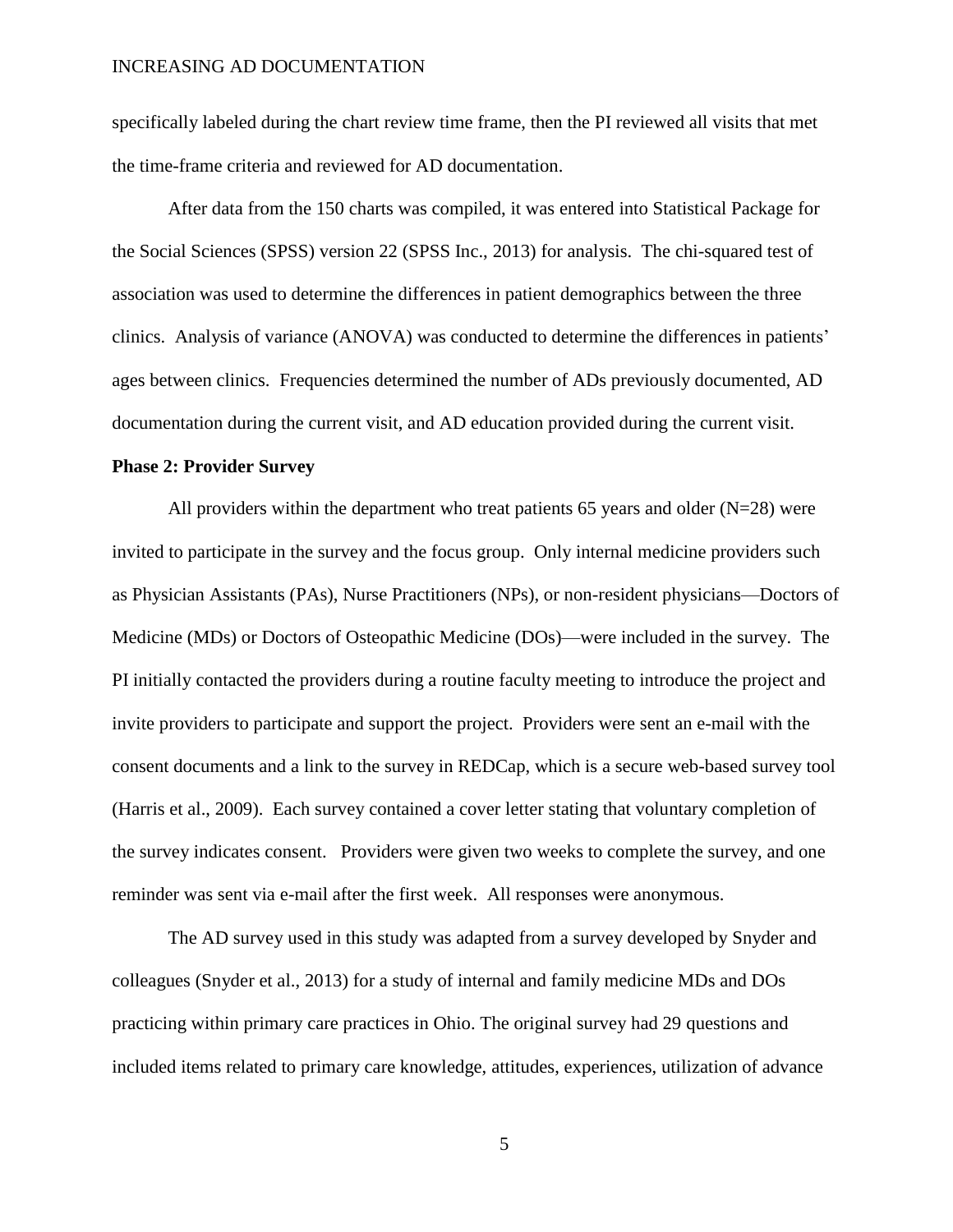care planning, palliative care, and hospice care. The knowledge and attitude section of the original survey (questions 1–12) had a Cronbach's alpha of 0.68. The adapted survey (Appendix B) was modified to omit questions specific to palliative care and hospice because the current investigation focused on discussion and documentation of AD status for healthy, non-terminally ill patients.

The abridged survey had 13 items, including seven Likert-style items related to knowledge, attitudes, and experience of ADs with responses ranging from 1 (Strongly Disagree) to 5 (Strongly Agree). After the knowledge and attitudes section, two percentage questions to ascertain perceived need for AD discussion and four open-ended questions were asked. Openended questions asked for provider opinions about facilitators for AD discussion, barriers for AD documentation, and recommendations and potential opportunities to improve AD discussion and documentation.

Survey responses were analyzed in SPSS (SPSS Inc., 2013) for frequency distributions. Open-ended questions were reviewed by the PI and categorized by themes (Table 3).

#### **Phase 3: Provider Focus Group**

All providers within the department who treat patients 65 years and older  $(N=28)$  were invited to participate in the focus group. Only non-resident internal medicine providers (MDs, DOs, PAs, and NPs), were included in the focus group. The PI invited providers to participate in the focus group during a faculty meeting via an e-mail from the PI and via a flyer in the clinic. The focus group occurred during normal clinic hours during a lunch break with food provided.

At the beginning of the focus group, informed consent was obtained from all participants. Data from the previous phases was reviewed with the participants. Providers were then asked the following questions: 1) What facilitators and barriers do you find as providers which affect your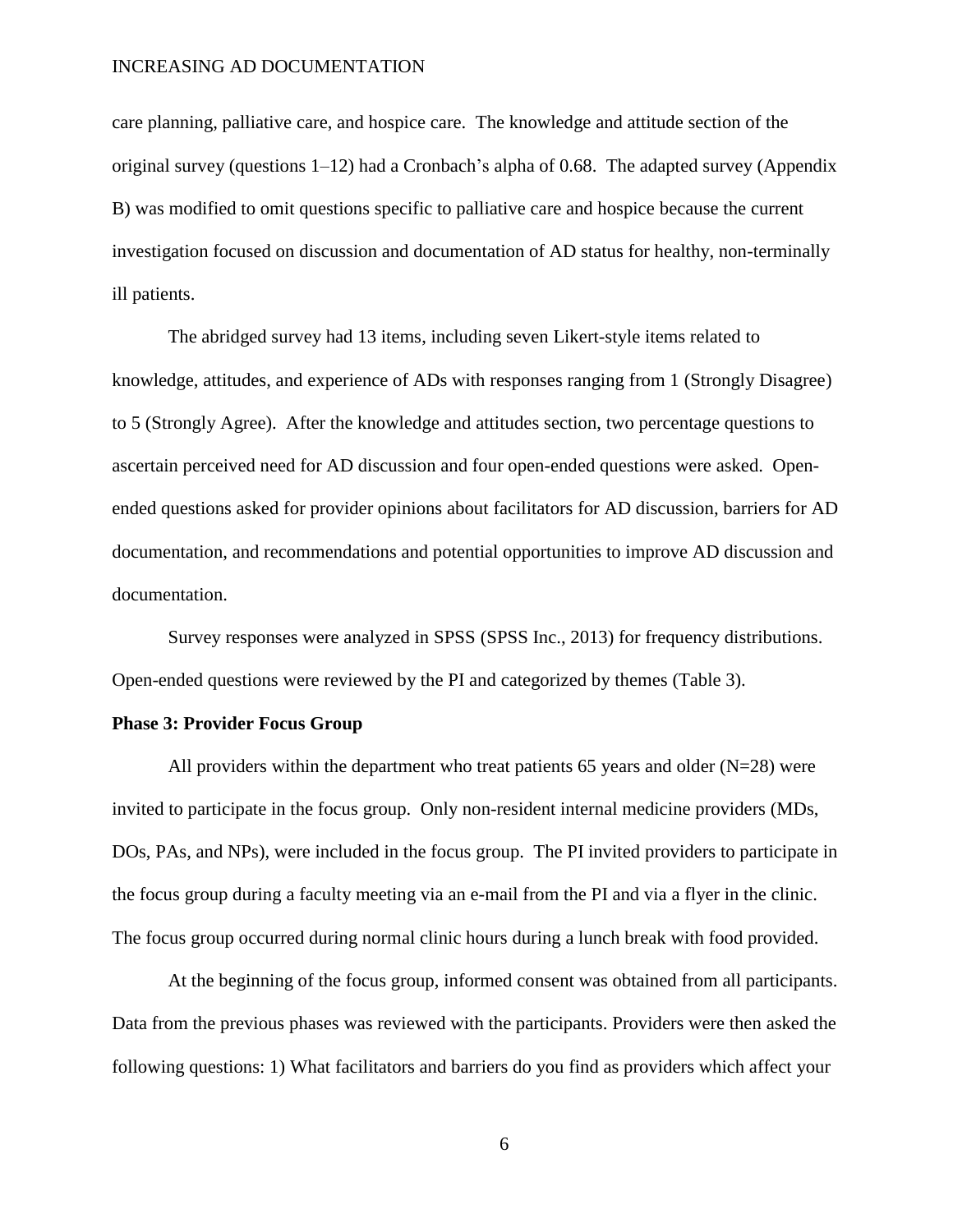discussion of ADs with patients and 2) What facilitators and barriers do you find within the clinics which affect your documentation of ADs with patients? The PI wrote anonymous notes on a password-protected personal computer throughout the meeting. The results from this focus group are included as qualitative data in the final results of the study, but no data was linked to individual providers.

#### **Results**

### **Phase 1: Chart Review**

**Patient demographics.** The final chart review demographics are included in Table 1. The majority of the sample was female, Caucasian, and had Medicare as their primary insurance. There were no significant differences between clinic groups across demographics.

**AD documentation findings.** AD documentation was rare among all three clinics. No ADs were charted in the demographics section, and only two charts of the 150 charts reviewed (1.3%) had AD documentation in the provider note. Of the two visits with AD documentation, both were specifically labeled as AWVs and occurred in separate clinics. Moreover, these were the only two AWVs found among all of the charts reviewed and did not have another AWV documented within the specified time frame. AD patient education was not documented by providers on any chart.

#### **Phase 2: Provider Survey**

There are a total 28 non-resident providers (non-resident MD and DO faculty, PAs, and NP) in the department. Of these 28, 12 completed the survey for a total participation rate of 42%.

Survey data are reported in Table 2. Overall, providers felt knowing a patient's wishes for their goals of care were important and they were comfortable having AD discussions;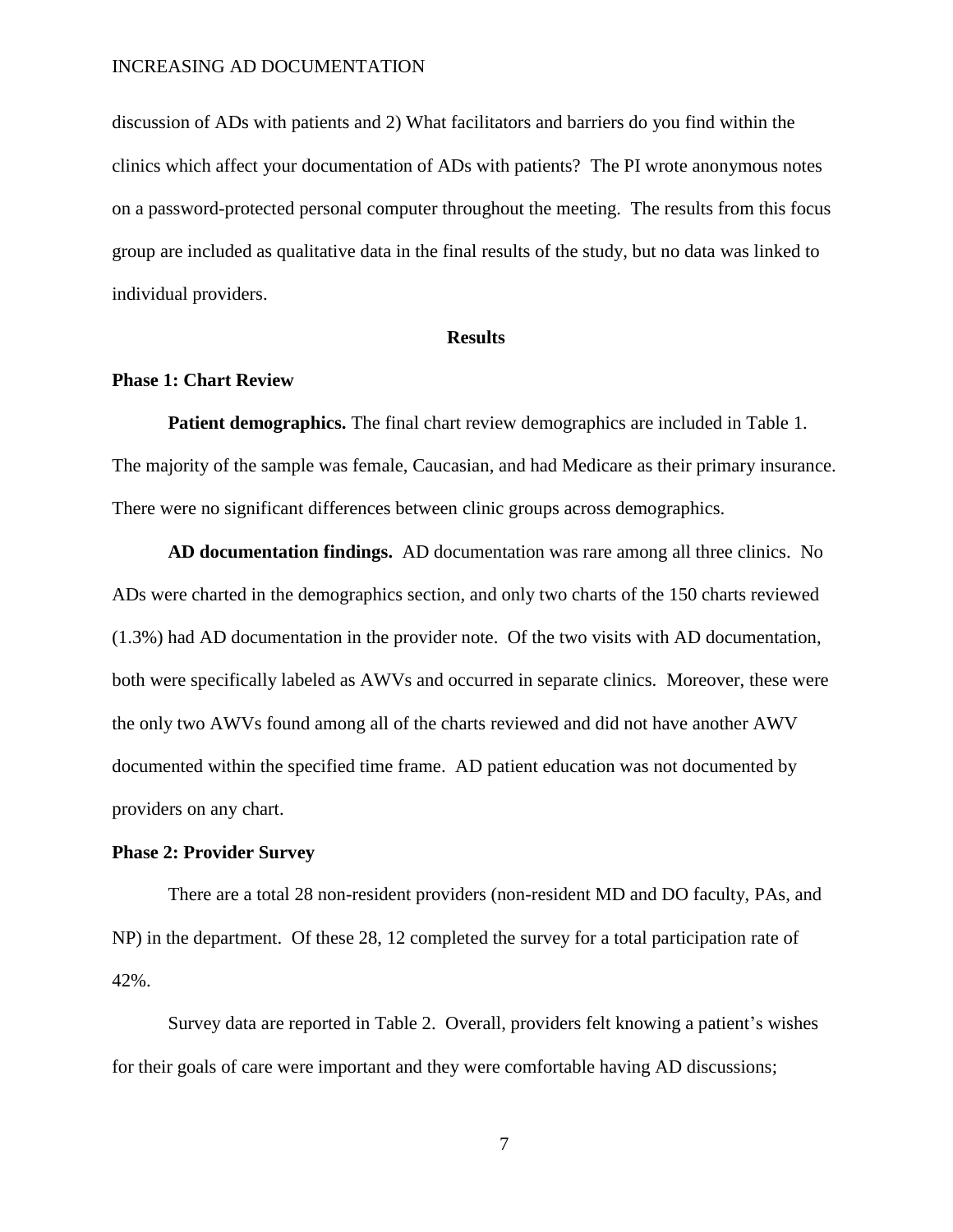however, they felt time was a major barrier to discussion and documentation. Providers also expressed a low sense of urgency with AD discussions, and indicated they discussed ADs less than 25% of the time with patients who had a progressive, life-limiting disease. While providers understood the value of ADs, they were not proactive with the AD discussions.

The findings from the open-ended questions portion of the provider survey are displayed in Table 3. Not all survey respondents answered the open-ended questions so the number of respondents to the question is displayed with the percent of providers who identified with the theme of the response. All respondents agreed time was a barrier to documentation. Providers felt using ancillary staff was a facilitator for AD discussion and documentation but time constraints limited the staff's potential opportunity to discuss ADs with patients. Interestingly, one provider expressed that a facilitator was AD patient education material that already existed in the clinic while another provider thought there was no AD education available.

#### **Phase 3: Provider Focus Group**

Six of the 28 non-resident providers in the department, or 21%, participated in the focus group. All results from the focus group were reviewed with participants at the conclusion of the focus group (Table 4).

Many solutions were discussed to address the lack of AD discussion and documentation. The focus group affirmed the survey findings that ADs are important for primary care and that the group feels comfortable having AD discussions. The group recommended identification and selection of standardized patient education tool to facilitate effective discussion about ADs. They also expressed the need for training to know where to document ADs in the EMR.

The focus group unanimously agreed AWVs are an ideal solution for patients 65 years and older since additional time is available to discuss patient wishes, standardized patient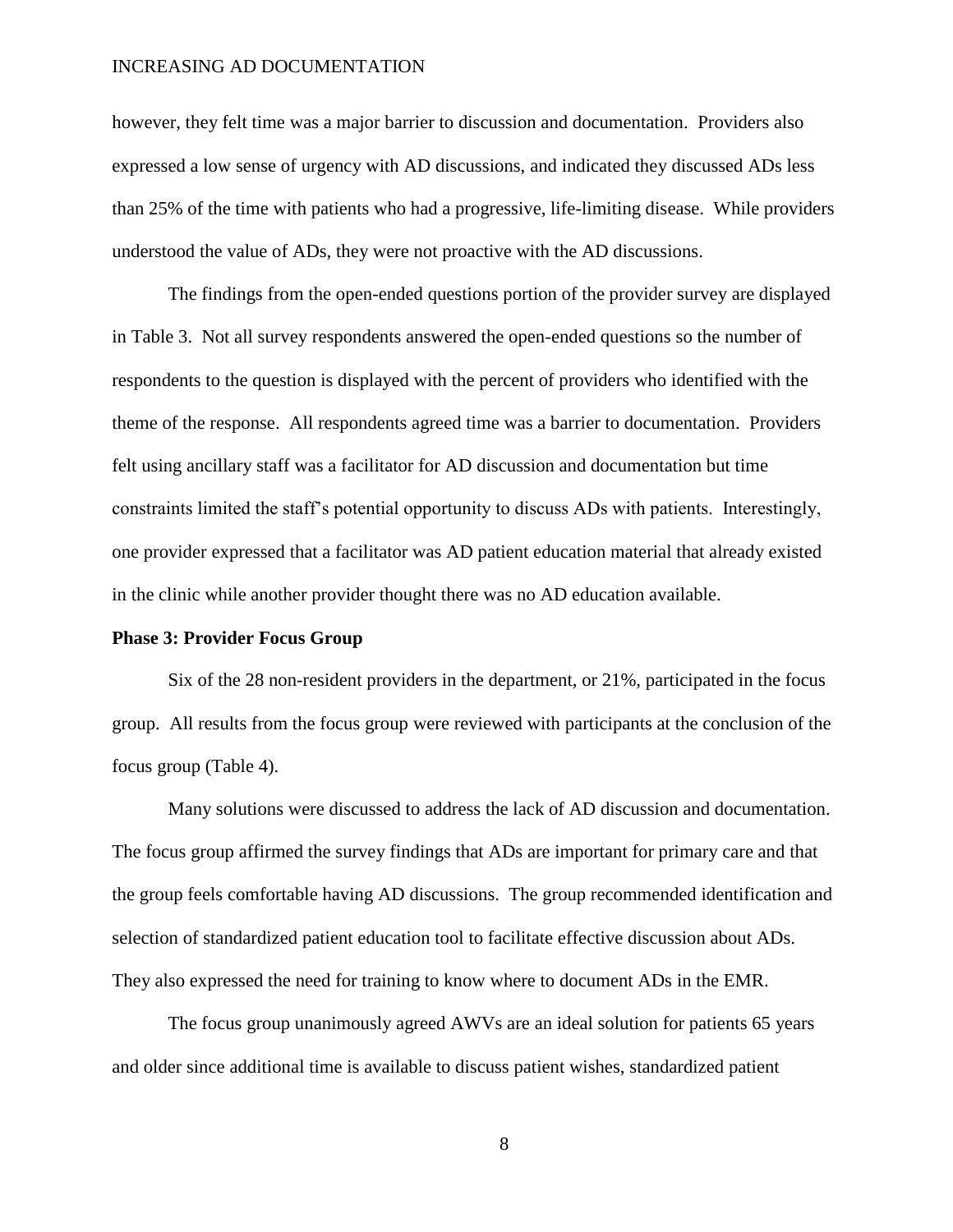education can be discussed during these one-hour visits, and AD documentation is included in this clinic's AWV template. Although AWVs are already being performed by a pharmacist at these clinics, provider time is saved because they do not need to extensively review what an AD is and a patient's risk factors. Depending on the patient and if an AD has been made, providers can document a patient's preferences at the next follow-up visit or providers can annually review a patient's preferences. The focus group participants recommended training all providers about the importance of AD discussions, resources to facilitate discussions, where to document AD discussions, scanning a patient's current AD into the EMR, and using standardized patient education materials for AD discussions.

#### **Discussion**

This descriptive study builds upon prior studies concerning ADs in primary care practices (Dube et al., 2015; Hayek et al., 2014; Snyder et al., 2013; Wheatley & Huntington, 2012) and further demonstrates the need for improved AD discussion and documentation in primary care settings. The findings from this study are consistent with previous studies where time was found as the most significant barrier (Dube et al., 2015; Snyder et al., 2013), in addition to lack of provider knowledge about where to document AD discussions in the EMR (Dube et al., 2015; Wilson et al., 2013).

Increasing provider awareness of the importance of AD discussion and documentation and comfort with when and how to do it is necessary to ensure that AD discussions are occurring and then documented. AD discussions should occur annually with all patients 65 years and older and preferences should be documented and the legal AD document updated during these annual visits (National Quality Forum, 2015). Since this goal has not been met by the clinical sites that participated in this study, strategies that address these barriers of perceived lack of time and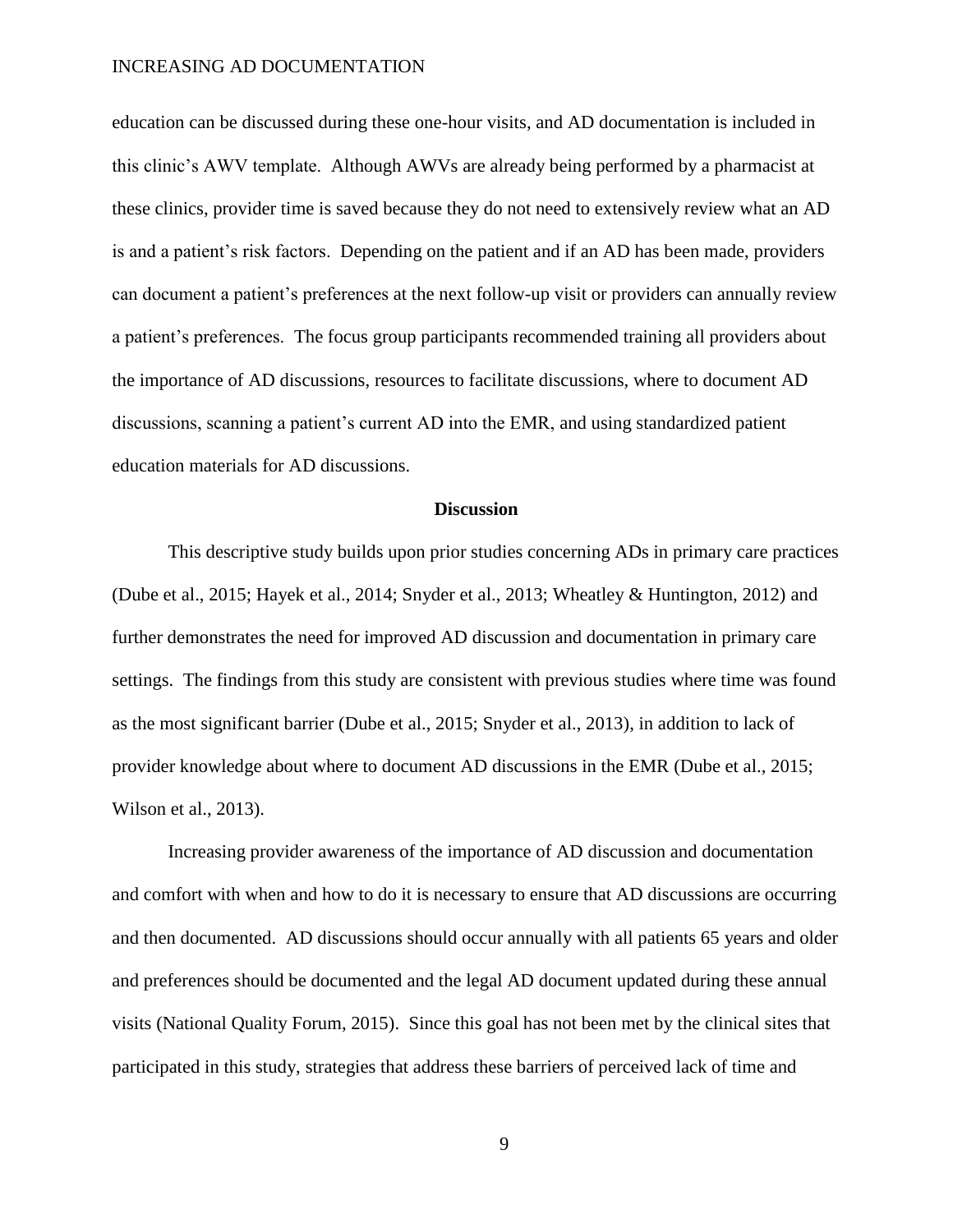knowledge of documentation location need to be explored. One effective strategy is the AWV because this 60-minute visit allows more time for patients to ask questions about ADs and AD documentation is included in the template used by the clinics. The AWV is a comprehensive and proactive annual visit with a healthcare provider to discuss personalized prevention plans with patients (DiSantostefano, 2011). Any healthcare provider can perform an AWV, such as a MD, NP, or pharmacist. In the event someone other than the primary care provider completes the AWV, a strategy to ensure PCP awareness of the patient's wishes would need to be implemented.

The need for patient educational materials was also identified in this study. There was variation among providers regarding perceptions of what was or was not available and future work in this setting should identify what specific resources are currently available and identify standardized patient education materials that can be adopted by the clinics. One example is the 5 Wishes<sup>®</sup> program (Aging with Dignity, 2015), which is currently used in the acute care setting of this academic medical center. It is an effective, evidence-based strategy that could be adopted by this clinic to facilitate discussions regarding patient's wishes for end-of-life care. Since this program has already been adopted in this center's acute care setting, using the same program in the ambulatory care settings facilitates continuity of AD education between the two aspects of the academic medical center. Focus group participants also noted there is a notary presenting in the clinic who can sign the 5Wishes® packet after completion.

Although study participants noted the need for standardized education for patients, prior studies have shown education-only interventions yield little impact on AD discussion and documentation (Au et al., 2012; Hayek et al., 2014). One recent study sent AD education materials to providers via email as well as a brief AD education handout to patients prior to a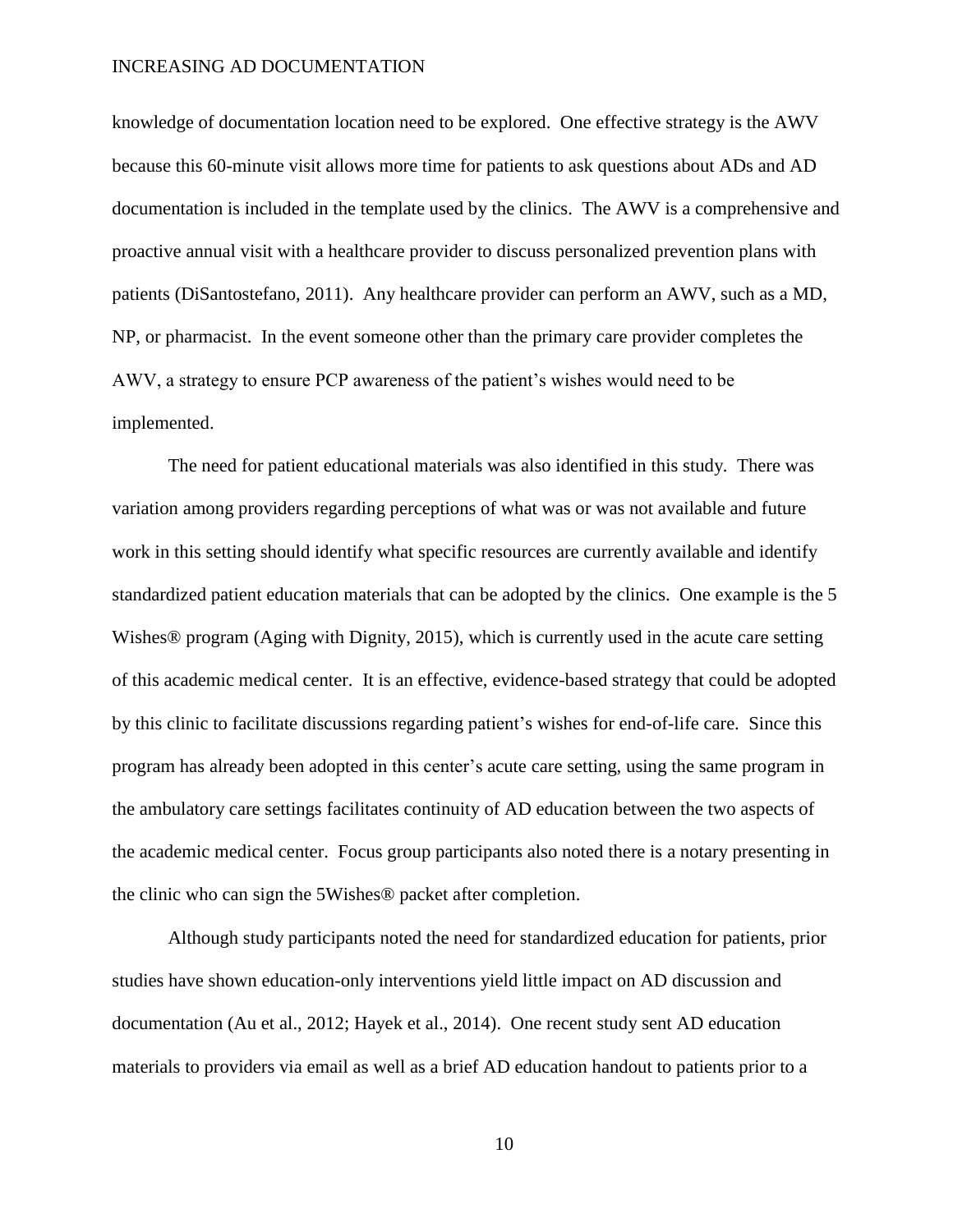provider visit and found that low rates of AD documentation persisted (Hayek et al., 2014). Similarly, Au and colleagues (Au et al., 2012) used AD questionnaires for patients to complete prior to a provider visit to stimulate AD discussions which also yielded limited impact on documentation. These studies demonstrate using patient or provider education alone is not enough to significantly influence AD documentation.

Other studies have targeted the EMR to affect AD documentation. Use of the EMR, while helpful, is a barrier for AD documentation in some facilities due to the potential number of places where ADs can be documented (Wilson et al., 2013). However, once providers are trained where to document AD preferences and have a reminder from the EMR for documentation, AD documentation in one setting increased by 76% (Hayek et al., 2014). One study used a multi-tiered intervention of education for patients and providers in addition to EMR reminders (Tung et al., 2011). The authors of this study noted a 17.5% increase of AD discussion and documentation when using education and the EMR reminder together on AD discussion and documentation (Tung et al., 2011). Similar strategies implemented in this study's clinic sites using standardized patient education and EMR AD training for providers may yield a similar increase in AD discussion and documentation.

The current study adds to our knowledge of the discussion and documentation of ADs in primary care. Future studies are needed within this study population to determine if the multitiered interventions using standardized patient education and provider EMR AD training increase the rate of AD discussion and documentation. Prospective studies are needed to determine the impact of AWVs on AD discussions and documentation and to determine if the standardized AD patient education chosen by the clinic providers increases AD discussion. If these two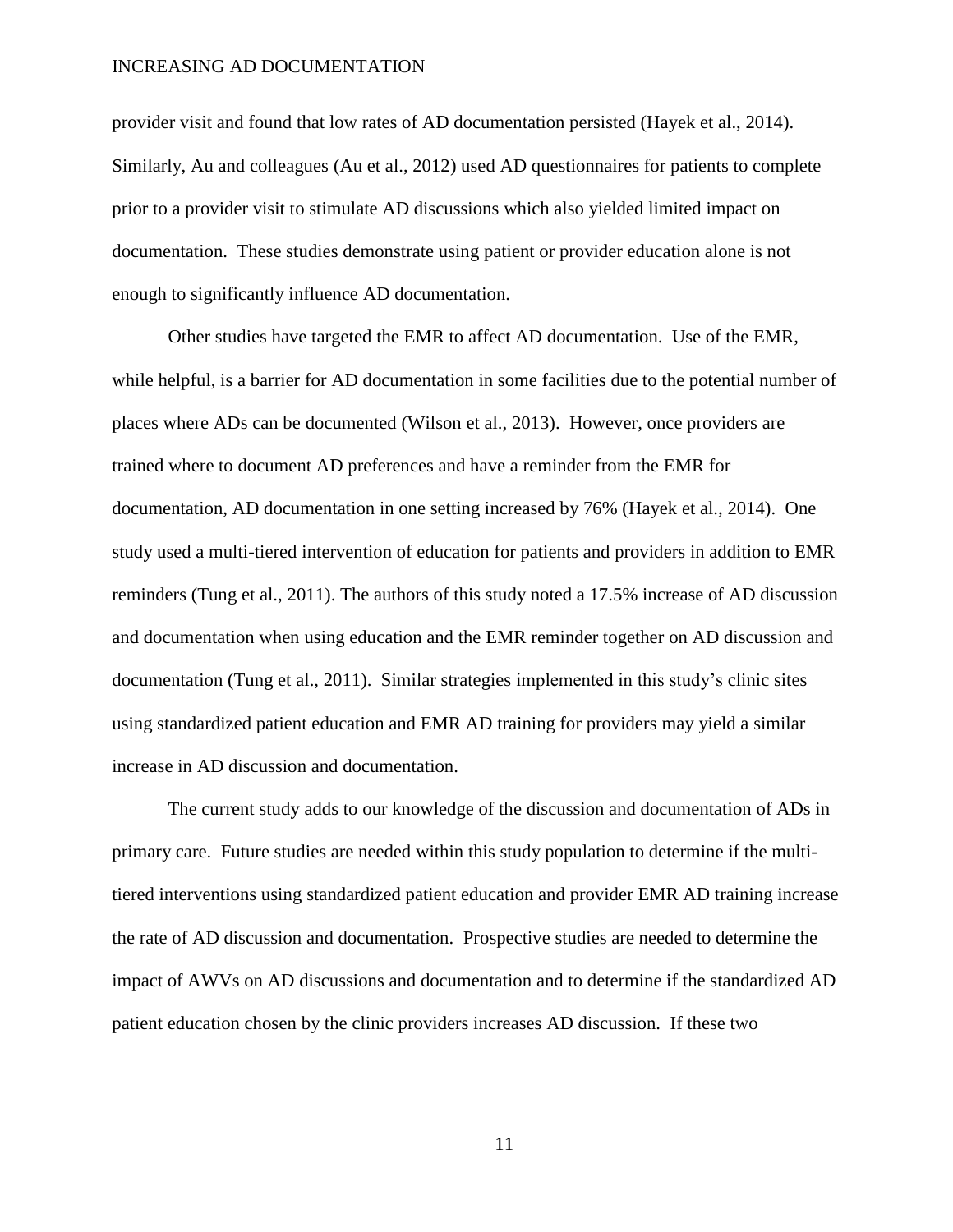interventions do not yield an increase in AD discussion and documentation, they could explore the impact of adding an AD EMR reminder to the patient charts.

### **Limitations**

There are several limitations inherent in this project which limits the strength of the findings. It is possible more AD discussions occurred than what appears in this study because AD documentation was measured by whether or not the appropriate box in the EMR was checked and would not have captured discussions documented in free text. There was a small overall response rate to the provider survey and focus group, 42% and 12%, respectively, which limits the generalizability of the study findings.

### **Implications for Practice**

The value of AD discussion and documentation cannot be overstated. Although AD discussions are often overlooked in the healthy, non-terminally ill 65 years and older population, these discussions need to occur at least annually in order for this population to be prepared to have their wishes known in the event of for any emergent, traumatic situations. Primary care providers have the opportunity to assist their patient population with end-of-life concerns by ensuring patients know about and have a way to complete ADs in addition to the primary care office being cognizant about a patient's preferences. Practice recommendations include increasing awareness of the need for AD discussion and documentation, adopting a standardized education tool, such as the 5 Wishes®, and increasing provider knowledge of where to document AD discussion in the EMR template. Increased AD discussion and documentation is an essential patient-centered practice to help patients communicate end-of-life preferences with healthcare providers and their surrogates before those decisions are needed.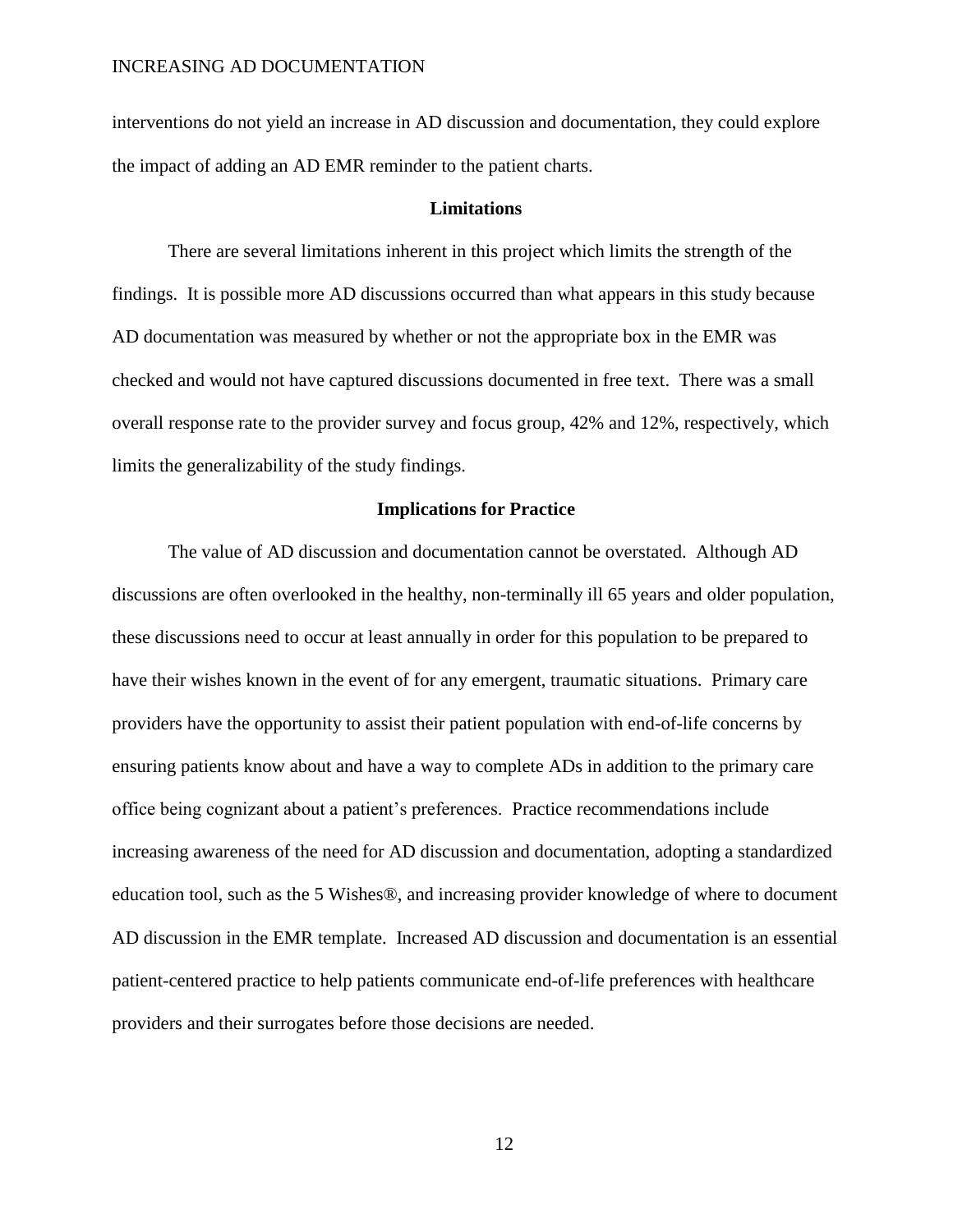### **Conclusion**

The results of this study suggest there is a need to increase AD discussion and documentation in this primary care department through strategies that maximize facilitators and minimize barriers. Healthcare provider knowledge of AD wishes is the best practice for the patient, but these decisions may go unknown without documentation in provider notes and if the most recent version of the legal AD document is not scanned into the EMR. Minimizing the barrier of time will aid providers with discussion and documentation. Increasing patient participation in AWVs will provide additional opportunities for patients to be taught about ADs and their value for the patient and their chosen surrogate. Education is needed for providers regarding when, where, and how to document AD preferences in the EMR, and standardized education materials need to be incorporated. If healthcare providers knew this patient population's end-of-life preferences, unnecessary treatments could be avoided, health care costs could be decreased and patient dignity maintained.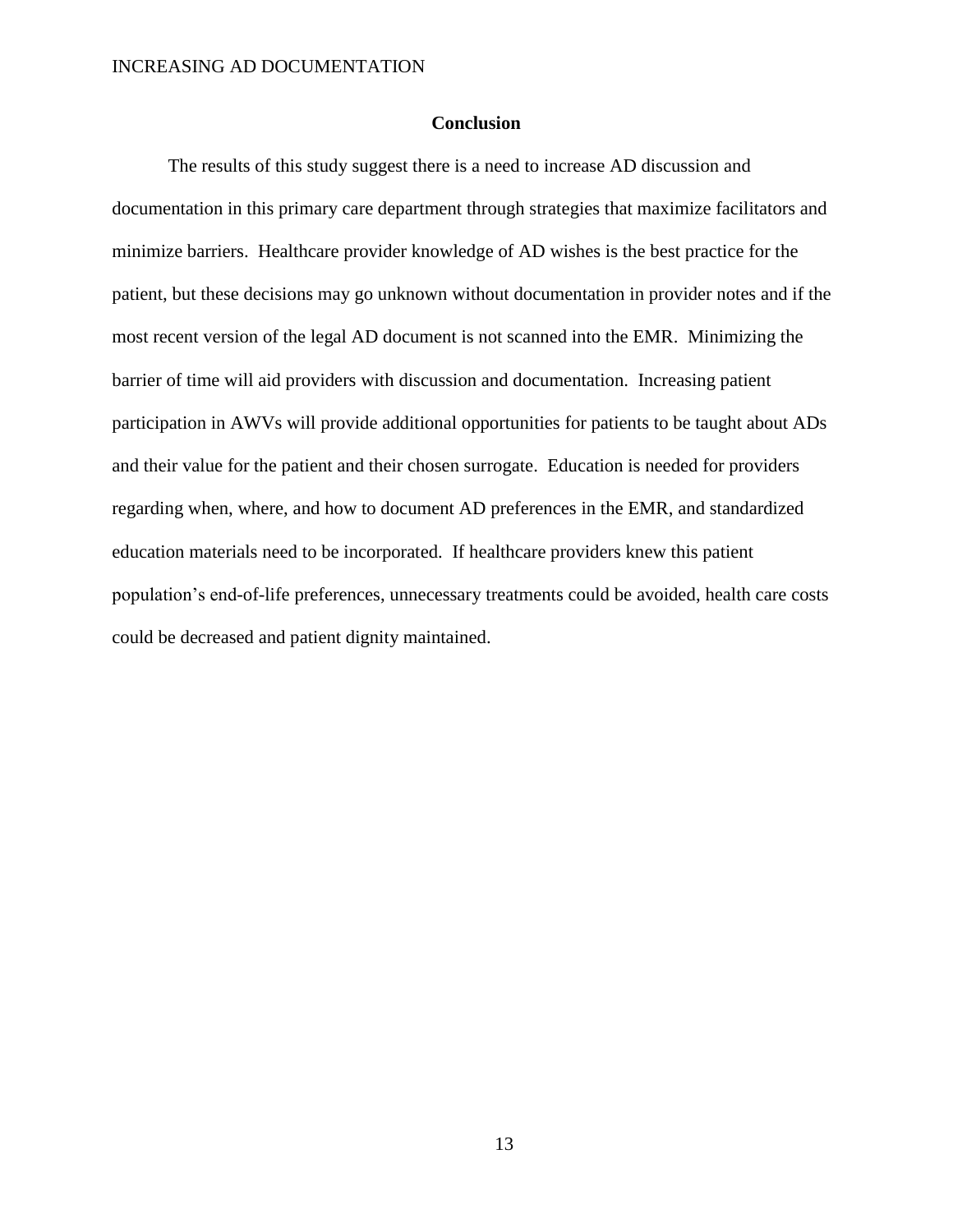# **Appendix A: Chart Review Tool**

## **Increasing Healthcare Providers Documentation of Advance Directives in a Primary Care Setting**

| Study Number:      |  |
|--------------------|--|
| Gender:___________ |  |
|                    |  |
| Race/ Ethnicity:   |  |
| Insurance:         |  |
| <b>Clinic:</b>     |  |

**At the patient's well or routine visit was the following documented:**

| <b>Information</b>                                                                                      | Yes | N <sub>0</sub> | <b>Comments</b> |
|---------------------------------------------------------------------------------------------------------|-----|----------------|-----------------|
| Were advance<br>directives previously<br>documented?                                                    |     |                |                 |
| Was an advance<br>directives discussion<br>documented by<br>provider at this visit?                     |     |                |                 |
| <b>Was advance</b><br>directives<br>information<br>provided to patient<br>by provider at this<br>visit? |     |                |                 |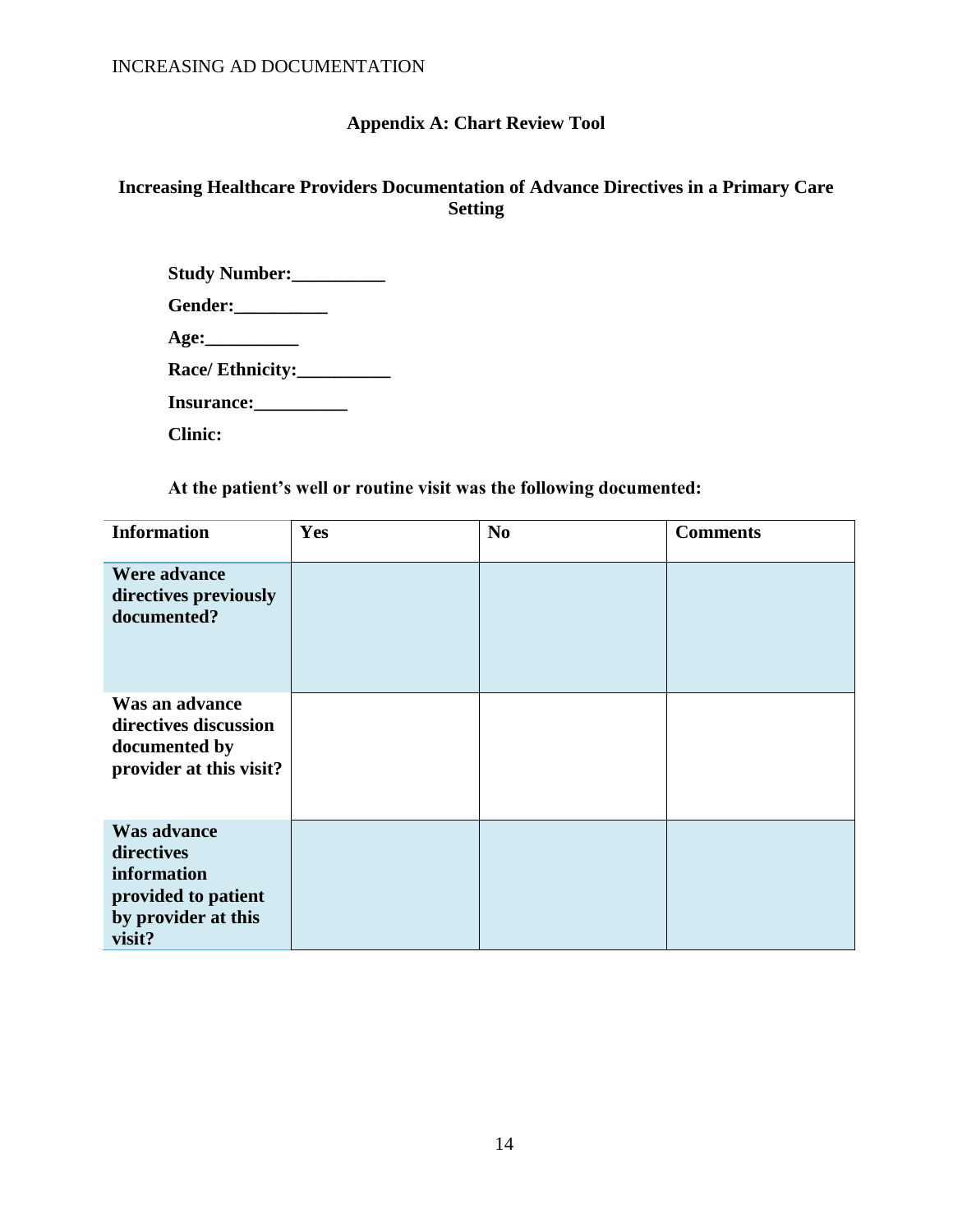# **Appendix B: Survey Questionnaire**

All of your answers are confidential. Please answer how strongly you agree or disagree with the following statements.

|                                                                                                                                       | <b>Strongly</b><br><b>Disagree</b> | <b>Disagree</b> | <b>Neutral</b> | <b>Agree</b>            | <b>Strongly</b><br><b>Agree</b> |
|---------------------------------------------------------------------------------------------------------------------------------------|------------------------------------|-----------------|----------------|-------------------------|---------------------------------|
| Knowing a patient's<br>wishes for their goals of<br>care/ end of life wishes is<br>more important for<br>specialists and hospitalists | $\mathbf{1}$                       | $\overline{2}$  | $\mathbf{3}$   | $\overline{\mathbf{4}}$ | 5                               |
| I am comfortable<br>having advance care<br>planning discussions in<br>general with my patients                                        | $\mathbf{1}$                       | $\overline{2}$  | $\mathbf{3}$   | $\overline{\mathbf{4}}$ | 5                               |
| It takes too much of<br>my time to discuss advance<br>care planning with a patient                                                    | $\mathbf{1}$                       | $\overline{2}$  | $\mathbf{3}$   | $\overline{\mathbf{4}}$ | 5                               |
| I feel comfortable<br>communicating a prognosis<br>to patients                                                                        | $\mathbf{1}$                       | $\overline{2}$  | $\mathbf{3}$   | 4                       | 5                               |
| Advance care<br>planning is too upsetting for<br>patients and their families                                                          | $\mathbf{1}$                       | $\overline{2}$  | $\mathbf{3}$   | $\overline{\mathbf{4}}$ | 5                               |
| I believe it is the<br>patient who should initiate<br>discussion about advance<br>care planning                                       | $\mathbf{1}$                       | $\overline{2}$  | $\mathbf{3}$   | $\overline{\mathbf{4}}$ | 5                               |
| In reality, advance<br>care wishes are rarely<br>honored                                                                              | $\mathbf{1}$                       | $\overline{2}$  | 3              | 4                       | 5                               |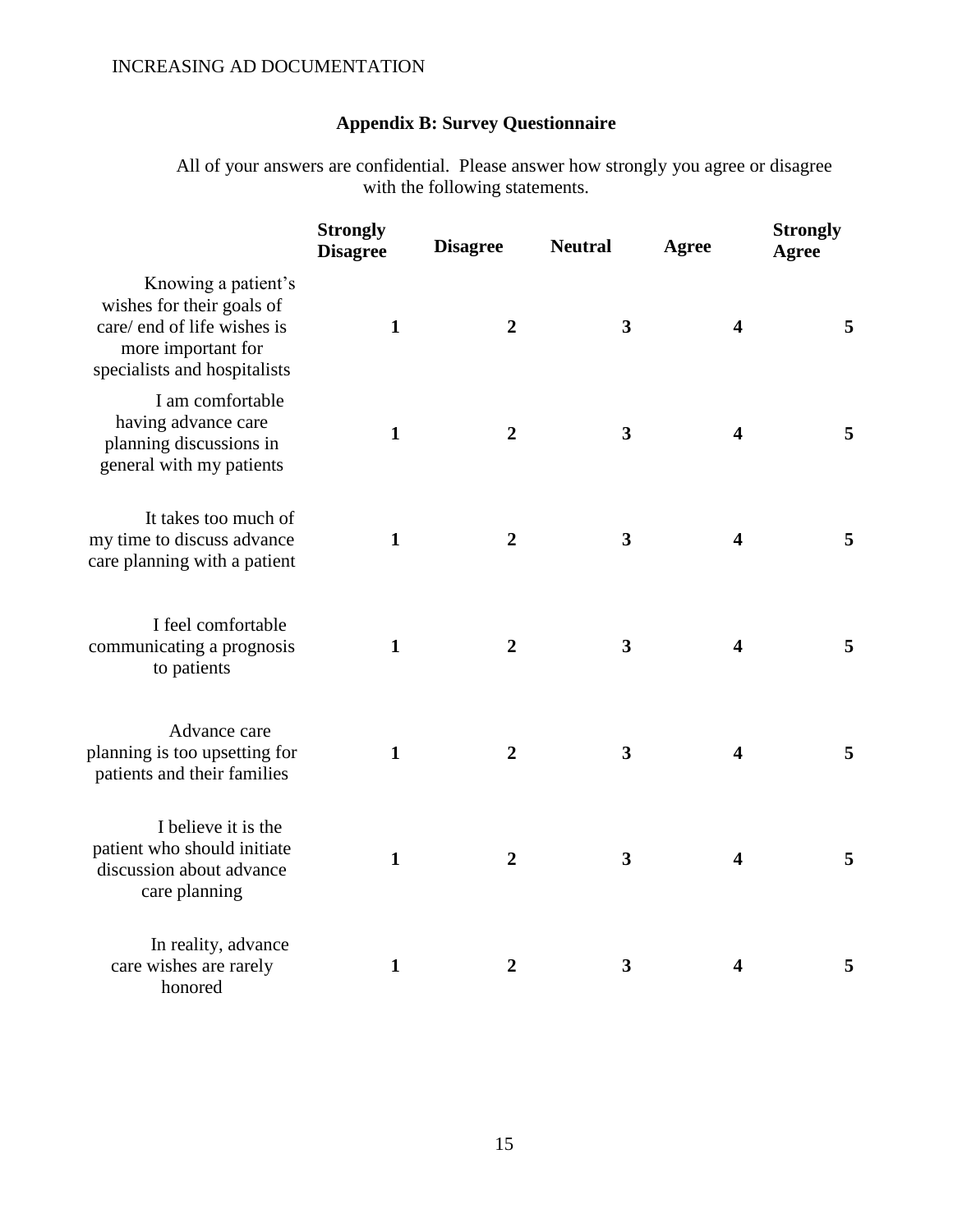| I have been in<br>clinical situations where<br>having advance care wishes<br>documented would have<br>been greatly beneficial |           | 2                               | 3          | 4       |  |
|-------------------------------------------------------------------------------------------------------------------------------|-----------|---------------------------------|------------|---------|--|
|                                                                                                                               |           | Now let us change perspectives. |            |         |  |
| About what percentage<br>of patients in your practice<br>have a progressive, chronic<br>life-limiting disease?                | $0-25%$   | $26 - 50%$                      | 51-75%     | 76-100% |  |
| Of these patients,<br>about what percentage have<br>talked to you about advance<br>directives?                                | $0 - 25%$ | $26 - 50\%$                     | $51 - 75%$ | 76-100% |  |

Please describe any facilitators you see in your clinic regarding advance directive discussion.

Please describe any barriers you face when documenting advance directives with patients.

Do you have any specific recommendations for how to make the documentation of advance directives easier?

Within your clinic, where are potential opportunities for providers and/or staff to discuss advance directives?

### **Thank you for your time in completing this survey.**

From Snyder, S., Hazelett, S., Allen, K., & Radwany, S. (2013). Physician Knowledge, Attitude, and Experience With Advanced Care Planning, Palliative Care, and Hospice: Results of a Primary Care Survey. *American Journal Of Hospice & Palliative Medicine*, *30*(5), 419-424.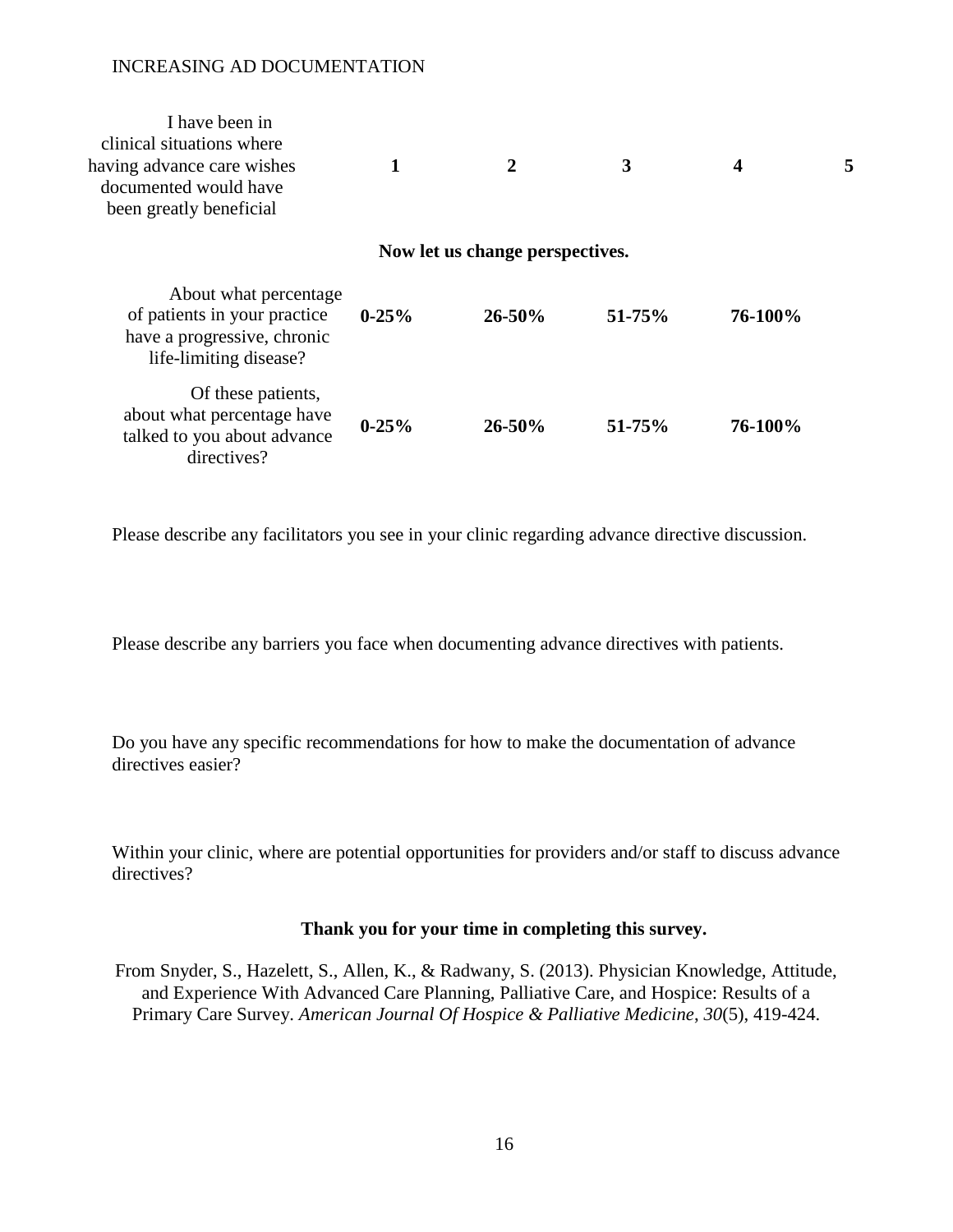#### References

- Aging with Dignity. (2015). Five Wishes®. Retrieved from http://www.agingwithdignity.org/five-wishes.php.
- Au, D., Udris, E., Engelberg, R., Diehr, P., Bryson, C., Reinke, L., & Curtis, J. (2012). A randomized trial to improve communication about end-of-life-amoung patients with COPD. *Chest, 141*(2), 726-735.
- Centers for Medicare and Medicaid. (2015). Medicare learning network matters®: Advance care planning as an optional element of an annual wellness visit. [Press release]. Retrieved from https://www.cms.gov/Outreach-and-Education/Medicare-Learning-Network-MLN/MLNMattersArticles/downloads/MM9271.pdf.
- DiSantostefano, J. (2011). Annual Wellness Visit for Medicare Beneficiaries. *Journal for Nurse Practitioners, 7*(5), 421-422. doi:10.1016/j.nurpra.2011.02.005.
- Dube, M., McCarron, A., & Nannini, A. (2015). Advance Care Planning Complexities for Nurse Practitioners. *Journal for Nurse Practitioners, 11*(8), 766-773. doi:10.1016/j.nurpra.2015.05.011.
- Harris, P. A., Taylor, R., Thielke, R., Payne, J., Gonzalez, N., & Conde, J. G. (2009). Research electronic data capture (REDCap)-A metadata-driven methodology and workflow process for providing translational research informatics support. *Journal of Biomedical Informatics, 42*(2), 377-381.
- Hayek, S., Nieva, R., Corrigan, F., Zhou, A., Mudaliar, U., Mays, D., . . . Ilksoy, N. (2014). Endof-Life Care Planning: Improving Documentation of Advance Directives in the Outpatient Clinic Using Electronic Medical Records. *Journal of Palliative Medicine, 17*(12), 1348-1352 1345p. doi:10.1089/jpm.2013.0684.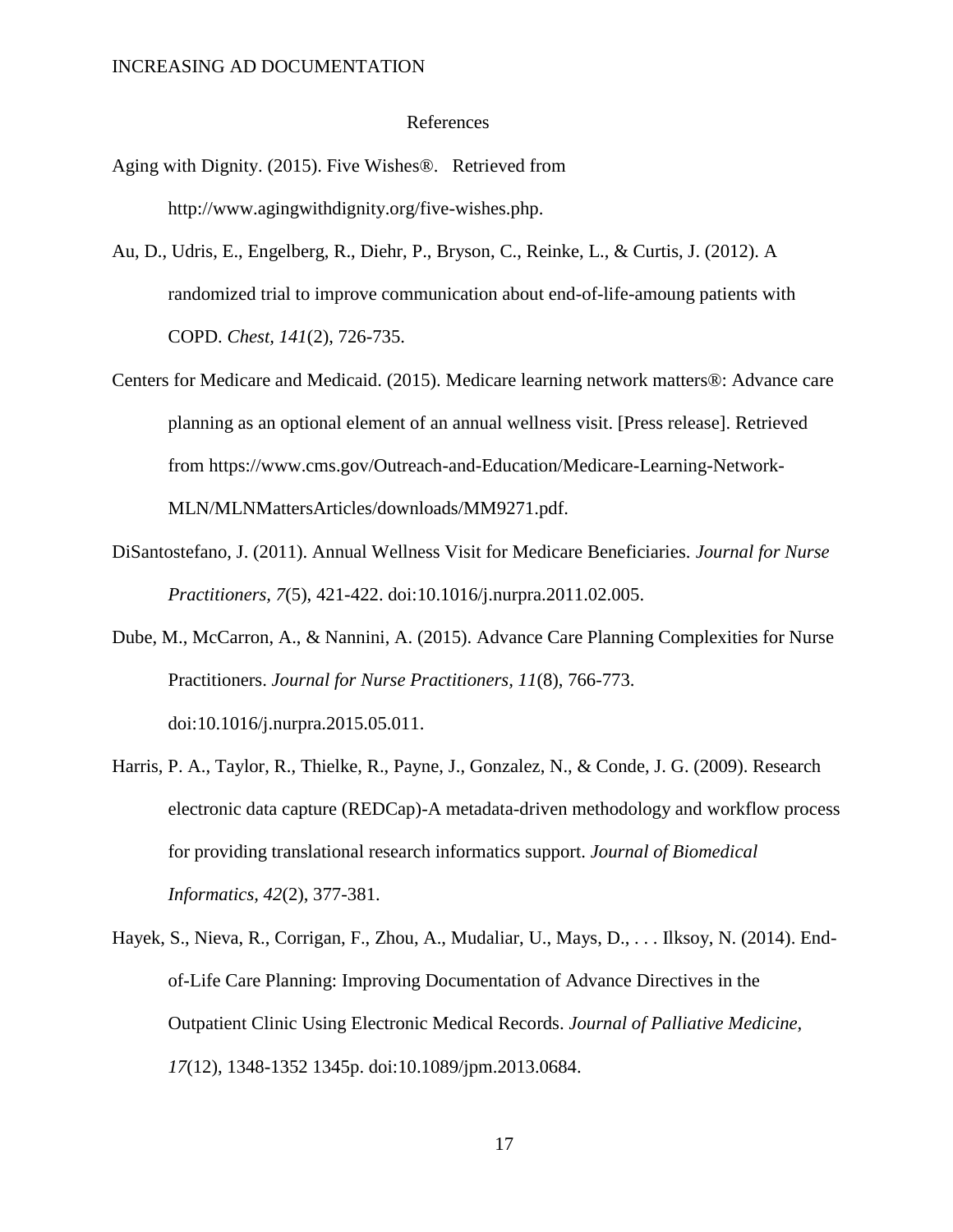- Hickman, R. L., Jr., & Pinto, M. D. (2014). Advance directives lessen the decisional burden of surrogate decision-making for the chronically critically ill. *Journal of Clinical Nursing, 23*(5-6), 756-765. doi:10.1111/jocn.12427.
- Kahana, B., Dan, A., Kahana, E., & Kercher, K. (2004). The personal and social context of planning for end-of-life care. *Journal of the American Geriatrics Society, 52*(7), 1163- 1167. doi:10.1111/j.1532-5415.2004.52316.x.
- National Committee for Quality Assurance. (2014). Patient-centered medical home 2014: Part 1 Retrieved from

https://www.ncqa.org/Portals/0/Programs/Recognition/RPtraining/PCMH%202014%20I ntro.%20Training%20Slides%20Part%201%20-%20Standards%201-3%20-%2011.26.

- National Quality Forum. (2015). *#0326 Advance care plan.* . Retrieved from http://www.qualityforum.org/Home.aspx.
- Nelson, J. M., & Nelson, T. C. (2014). Advance directives: empowering patients at the end of life. *Nurse Practitioner, 39*(11), 34-40; quiz 40-31. doi:10.1097/01.npr.0000454979.98327.89.
- Nicholas, L. H., Langa, K. M., Iwashyna, T. J., & Weir, D. R. (2011). Regional variation in the association between advance directives and end-of-life Medicare expenditures. *JAMA, 306*(13), 1447-1453. doi:10.1001/jama.2011.1410.
- Snyder, S., Hazelett, S., Allen, K., & Radwany, S. (2013). Physician knowledge, attitude, and experience with advance care planning, palliative care, and hospice: results of a primary care survey. *American Journal of Hospice and Palliative Care, 30*(5), 419-424. doi:10.1177/1049909112452467.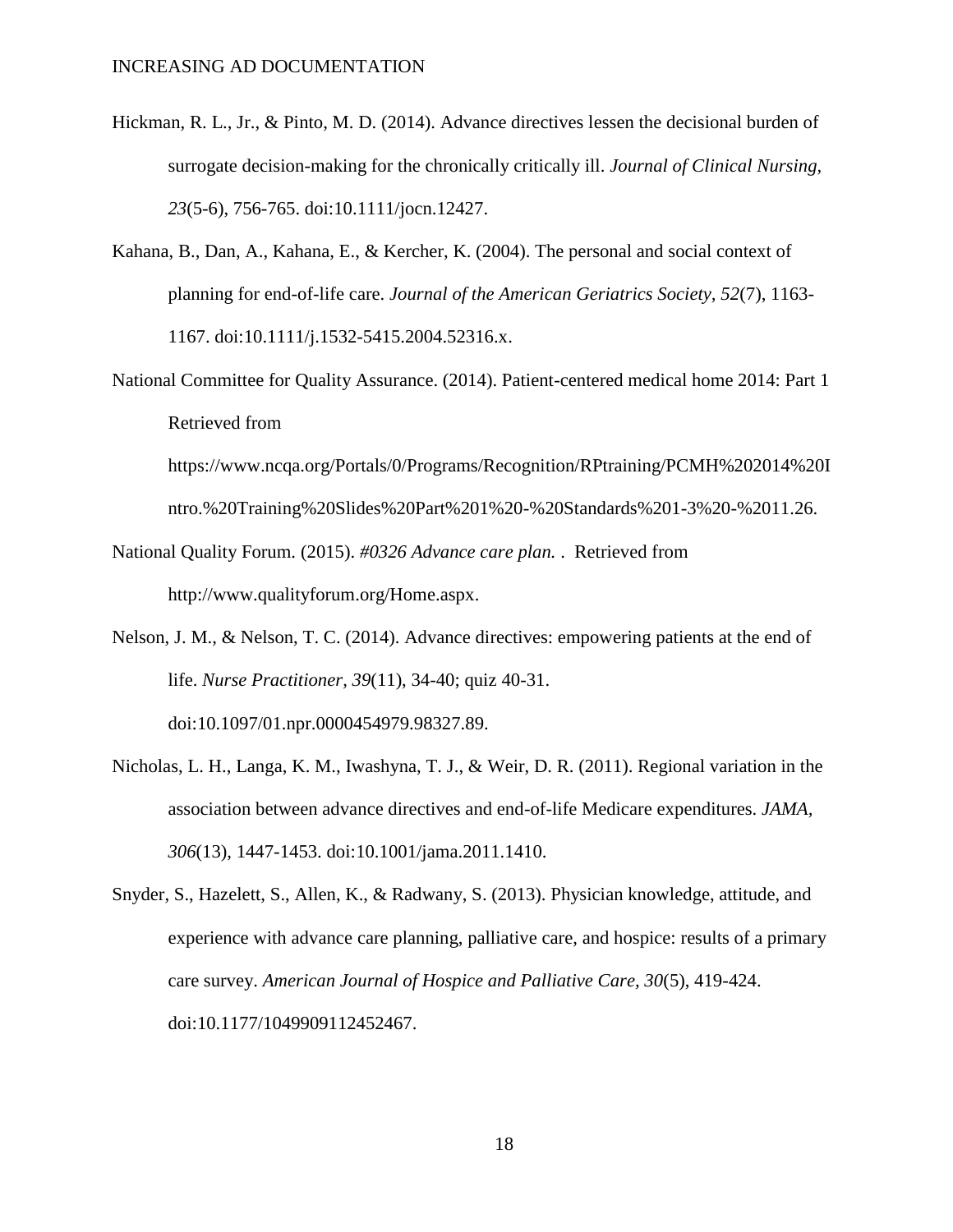Spoelhof, G. D., & Elliott, B. (2012). Implementing advance directives in office practice. *American Family Physician, 85*(5), 461-466.

SPSS Inc. (2013). IBM SPSS Statistics for Windows (Version 22). Armonk, NY: IBM Corp.

- Tung, E. E., Vickers, K. S., Lackore, K., Cabanela, R., Hathaway, J., & Chaudhry, R. (2011). Clinical Decision Support Technology to Increase Advance Care Planning in the Primary Care Setting. *American Journal of Hospice & Palliative Medicine, 28*(4), 230-235. doi:10.1177/1049909110386045
- Wheatley, E., & Huntington, M. K. (2012). Advanced directives and code status documentation in an academic practice. *Fam Med, 44*(8), 574-578.
- Wilson, C. J., Newman, J., Tapper, S., Lai, S., Cheng, P. H., Wu, F. M., & Tai-Seale, M. (2013). Multiple Locations of Advance Care Planning Documentation in an Electronic Health Record: Are They Easy to Find? *Journal of Palliative Medicine, 16*(9), 1089-1094. doi:10.1089/jpm.2012.0472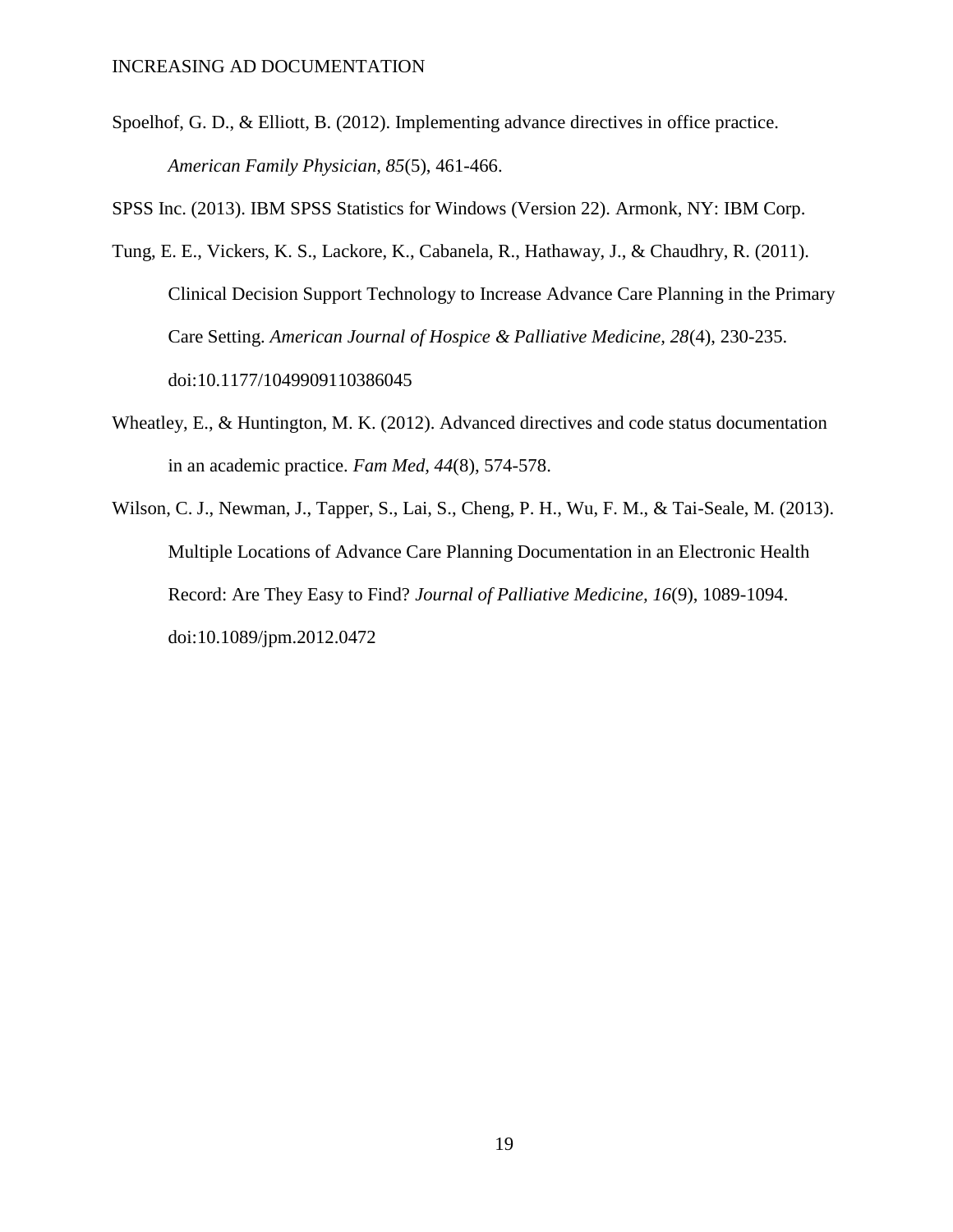| <b>Table 1: Patient Demographics (all clinics combined)</b> |                                                                                           |  |  |
|-------------------------------------------------------------|-------------------------------------------------------------------------------------------|--|--|
| $N = 150$                                                   |                                                                                           |  |  |
| <b>Characteristic</b>                                       | <b>Percent</b>                                                                            |  |  |
| Gender                                                      | Male: 23.3%<br>Female: 76.7%                                                              |  |  |
| Age Range                                                   | 65-95 years (Mean=71.19)<br>years)                                                        |  |  |
| <b>Primary Insurance</b>                                    | Medicare: 60%<br>Medicaid: 9.3%<br>Private Insurance: 19.3%<br>Medicare supplement: 11.3% |  |  |
| Race                                                        | Caucasian: 70%<br>African American: 26%<br>Asian: 2.7%<br>Hispanic 1.3%                   |  |  |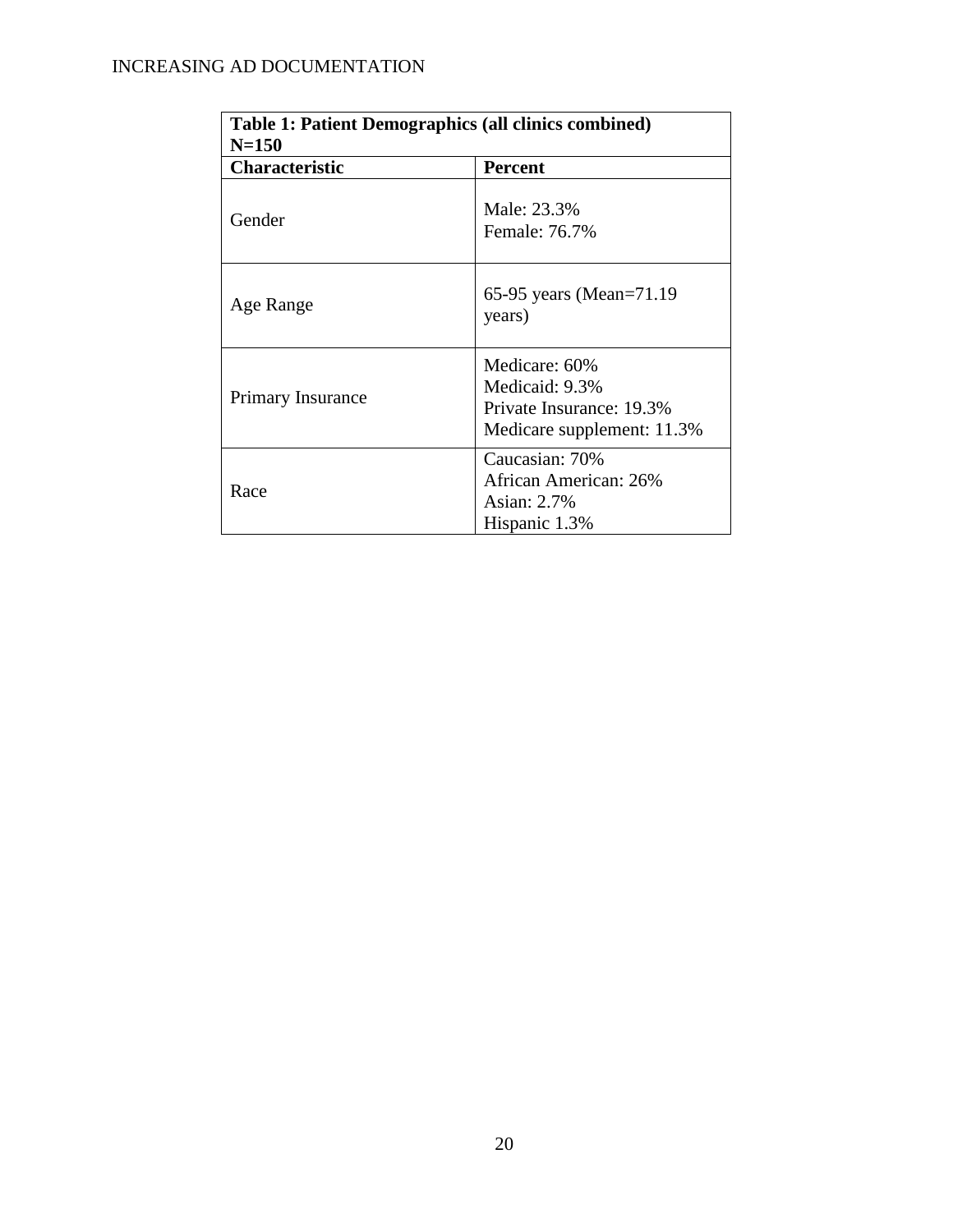| <b>Table 2: Survey Responses</b>                                               |                                        |  |  |
|--------------------------------------------------------------------------------|----------------------------------------|--|--|
| Sample: N=12; Response Rate: 42%                                               |                                        |  |  |
| Likert-1 (strongly disagree) to 5 (strongly agree)                             |                                        |  |  |
| <b>Question</b><br><b>Median (IQR)</b>                                         |                                        |  |  |
| 1. Knowing a patient's wishes for their goals                                  | $2.0(1.25-3.75)$                       |  |  |
| of care/ end of life wishes is more important                                  |                                        |  |  |
| for specialists and hospitalists                                               |                                        |  |  |
| *2. I am comfortable having advance care                                       | $4.0(3.25-4.75)$                       |  |  |
| planning discussions in general with my                                        |                                        |  |  |
| patients                                                                       |                                        |  |  |
| 3. It takes too much of my time to discuss                                     | $4.0(2.0-4.0)$                         |  |  |
| advance care planning with a patient                                           |                                        |  |  |
| *4. I feel comfortable communicating a                                         | $4.0(3.25-5.0)$                        |  |  |
| prognosis to patients                                                          |                                        |  |  |
| 5. Advance care planning is too upsetting for<br>patients and their families   | 2.0(2.0)                               |  |  |
| 6. I believe it is the patient who should                                      | $2.0(1.25-2.0)$                        |  |  |
| initiate discussion about advance care                                         |                                        |  |  |
| planning                                                                       |                                        |  |  |
| 7. In reality, advance care wishes are rarely                                  | $2.0(1.25-2.0)$                        |  |  |
| honored                                                                        |                                        |  |  |
| *8. I have been in clinical situations where<br>$4.5(4.0-5.0)$                 |                                        |  |  |
| having advance care wishes documented                                          |                                        |  |  |
| would have been greatly beneficial                                             |                                        |  |  |
| 9. About what percentage of patients in your                                   | 66.7% of respondents answered 0-25% of |  |  |
| practice have a progressive, chronic life-<br>limiting disease?                | patients                               |  |  |
|                                                                                |                                        |  |  |
| 10. Of these patients, about what percentage                                   | 75% of respondents answered 0-25%      |  |  |
| have talked to you about advance directives?                                   |                                        |  |  |
| Note.*These items are negative and were reverse scored compared to other items |                                        |  |  |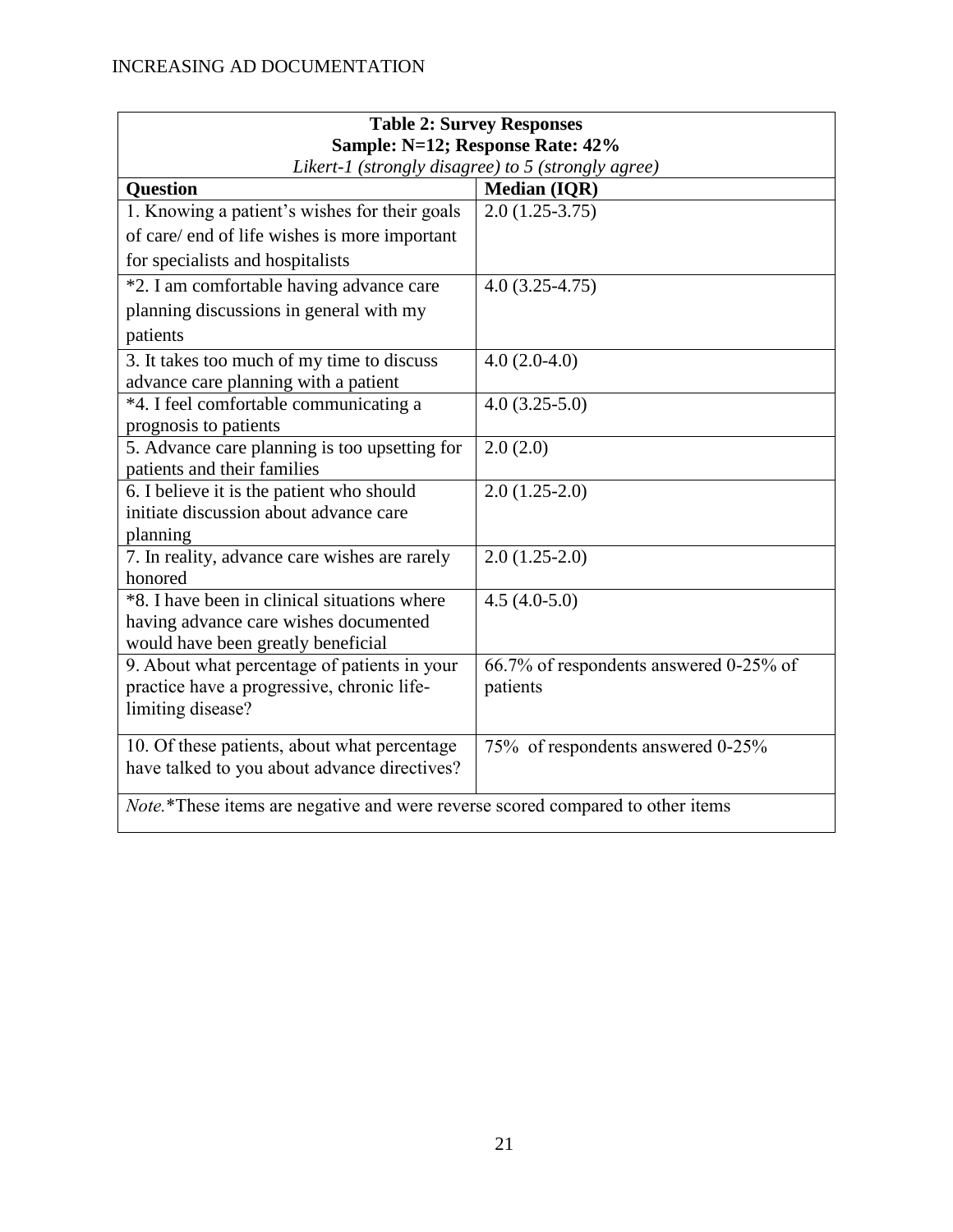| <b>Table 3: Survey Open-Ended Questions Themes</b> |                                         |                   |  |
|----------------------------------------------------|-----------------------------------------|-------------------|--|
|                                                    | <b>Themes</b>                           | <b>Number of</b>  |  |
|                                                    |                                         | responses $(\% )$ |  |
|                                                    | Presence of Ancillary Staff             | 2 of 4 (50%)      |  |
| <b>Facilitators for Discussion</b>                 | Prior Relationship with Patient         | 1 of $4(25%)$     |  |
|                                                    | <b>General AD Information Available</b> | 1 of $4(25%)$     |  |
|                                                    | in Clinic                               |                   |  |
|                                                    | Time                                    | 6 of 6 (100%)     |  |
|                                                    | No Education Available                  | 1 of $6(16.6\%)$  |  |
| <b>Barriers for Documentation</b>                  | Difficulty Finding Check-box for        | 1 of $6(16.6\%)$  |  |
|                                                    | ADs in EMR                              |                   |  |
|                                                    | <b>Using Ancillary Staff</b>            | 2 of 5 (40%)      |  |
| <b>Potential Opportunities to Discuss</b>          | During Annual Exams                     | 2 of $5(40%)$     |  |
| <b>ADs</b>                                         | <b>Longer Appointment Times</b>         | 1 of $5(20%)$     |  |
|                                                    | During Check-in process                 | 2 of $5(40%)$     |  |
|                                                    | Training for Providers to Increase      | 3 of 6 (50%)      |  |
|                                                    | Knowledge of Where to Document          | 2 of 6 (33.3%)    |  |
|                                                    | ADs in EMR                              |                   |  |
| Recommendations for Documentation                  | Include AD Questions During             | 1 of $6(16.6\%)$  |  |
|                                                    | Check-in                                |                   |  |
|                                                    | Use of Clinic Portal to Deliver         |                   |  |
|                                                    | <b>Patient Education</b>                |                   |  |